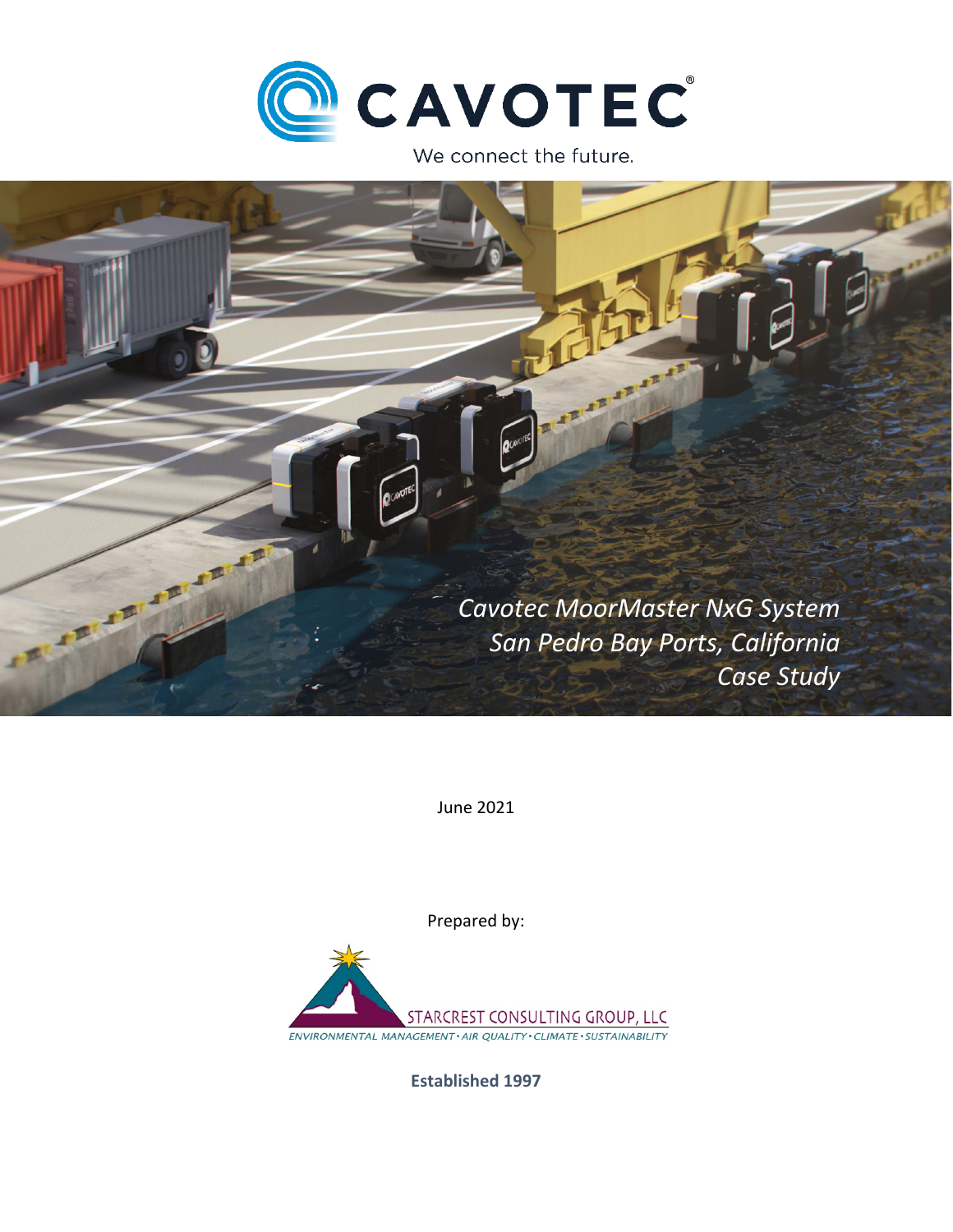

# Table of Contents

| 1.0 |  |
|-----|--|
|     |  |
| 2.0 |  |
| 2.1 |  |
| 2.2 |  |
| 2.3 |  |
| 2.4 |  |
| 2.5 |  |
| 2.6 |  |
|     |  |
| 3.0 |  |
| 3.1 |  |
| 3.2 |  |
|     |  |
|     |  |
| 4.0 |  |
|     |  |
|     |  |
|     |  |
|     |  |

# Table of Tables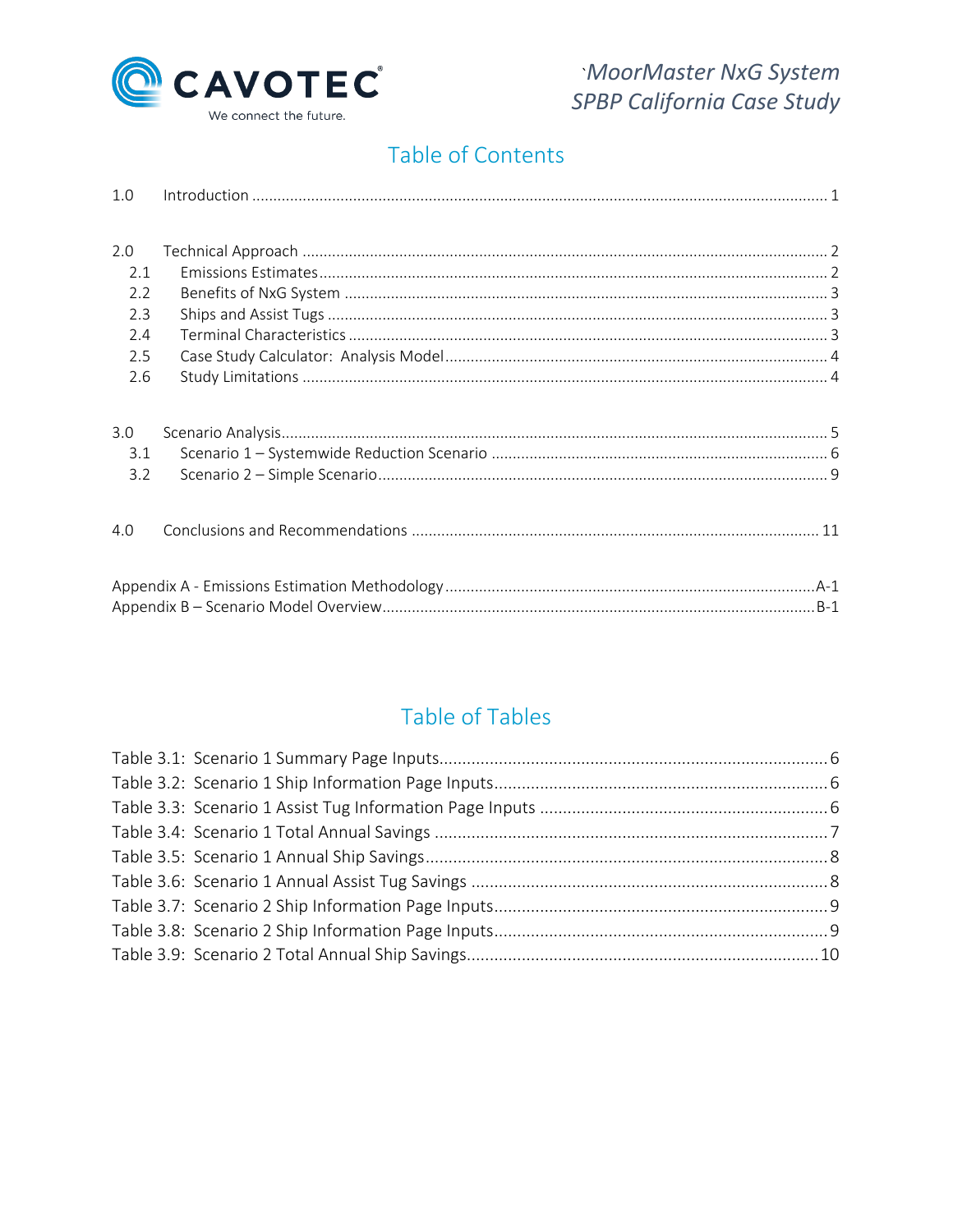

# <span id="page-2-0"></span>1.0 Introduction

Cavotec commissioned Starcrest Consulting Group, LLC (Starcrest) to analyze and evaluate the potential fuel and emissions saving from its MoorMaster<sup>TM</sup> next generation system (MoorMaster NxG System or NxG System), which improves mooring operational efficiency by reducing the time it takes to moor a ship to and from a dock. This report presents several case study scenarios of a typical container terminal at the San Pedro Bay Ports (SPBP or Ports) complex to determine the potential fuel, costs, and emission reductions of the MoorMaster NxG System compared to conventional mooring operations. The SPBP complex is comprised of the Port of Long Beach (POLB) and Port of Los Angeles (POLA) and is the largest port complex in the Western Hemisphere. Both Ports' staff were briefed on the study with regards to the technology and case study.

The scenarios evaluated an average SPBP container terminal equipped with the NxG System compared to a container terminal with conventional mooring operations. The two scenarios evaluated are as follows:

- 1. Scenario 1 Systemwide Reduction Scenario: This scenario estimates potential fuel, cost, and emissions reductions from the NxG System using a systemwide perspective that considers all pieces of equipment involved in the mooring process as well as secondary benefits of greater operational efficiencies. Specifically, this scenario includes ships and assist tugs in port (atberth), and it presumes slower ship transit speeds resulting from the time saved during mooring. This scenario results in maximum reductions, but it is a complicated model that requires data and cooperation from multiple actors. As such, this scenario is most suitable for ports or organizations interested in understanding and quantifying system-level benefits of the NxG System for policy or programmatic purposes.
- 2. Scenario 2 Simple Near Berth (Simple) Scenario: This scenario minimizes the complexity and uncertainty of Scenario 1 by estimating reductions only from ships during the actual mooring process; it does not include assist tugs nor secondary transit benefits. This scenario is more conservative than Scenario 1 and results in fewer emissions reductions; however, this scenario is a good fit for grant-funding programs because it is simple and easy to demonstrate the reductions. In this scenario, there are fewer actors involved, less uncertainty, and fewer data required for grant applications and ongoing tracking and reporting.

This analysis was conducted independently by Starcrest aligned with methods used by the Ports in their annual emissions inventories. Starcrest also developed a dynamic model to allow users to conduct similar scenario analyses for their specific terminals and operations. The model uses aggregated data from the Ports' inventories to represent actual container ship and assist tug operations in SPBP. The model can be used for other ports in California as an indicator for the potential benefits related to efficiency improvements in mooring operations and speed adjustments for ships in California waters outside of vessel speed reduction (VSR) zones.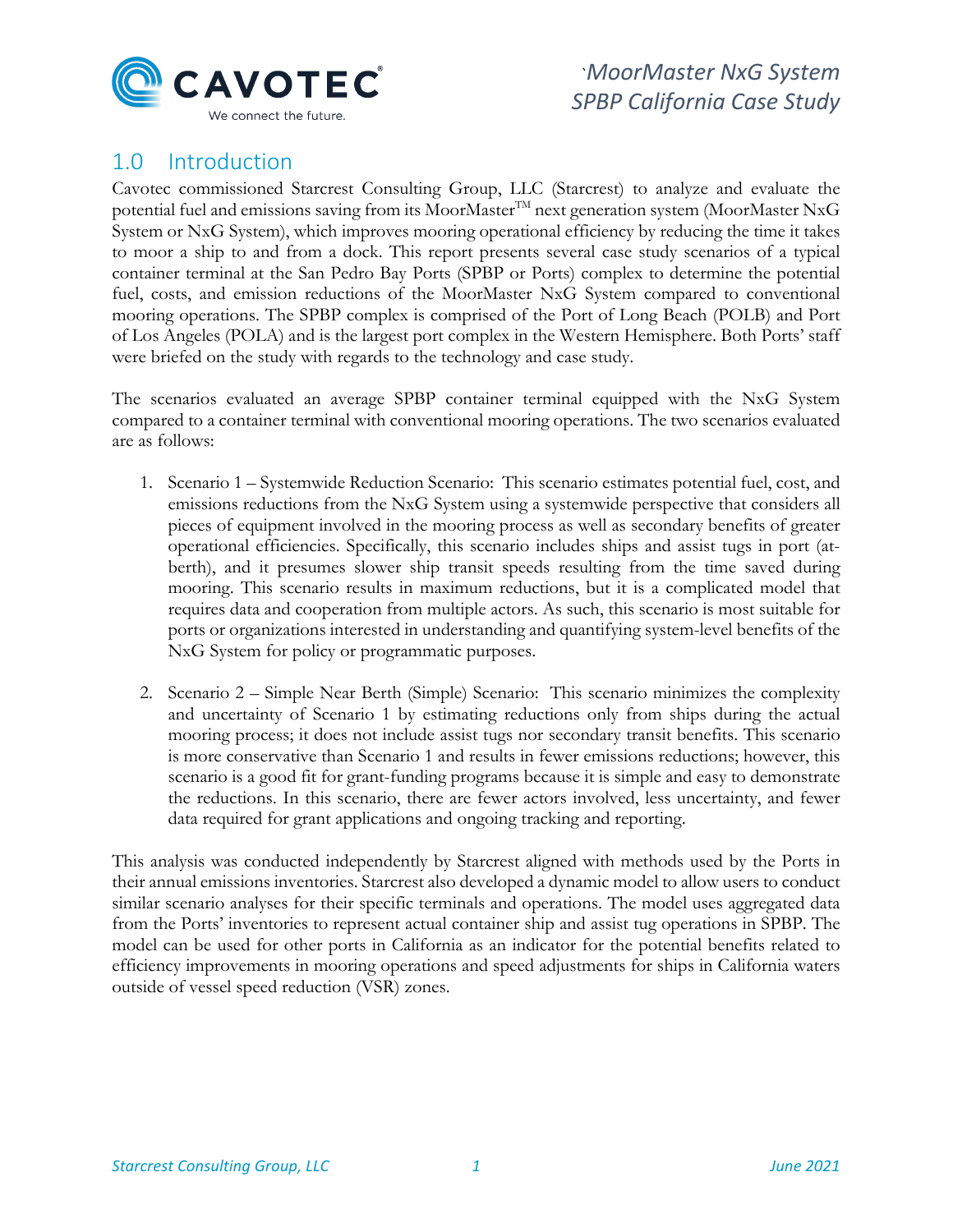

# <span id="page-3-0"></span>2.0 Technical Approach

This section describes the technical approach used to determine the potential fuel and emissions benefits for ship mooring operations in California. The study considered benefits from two operational modes/geographic areas:

- 1. Port area at-berth, in which the NxG System reduces fuel usage and associated emissions alongside the dock (in the port area) from mooring operations, and
- 2. Transit, which assumes ships using the NxG system would use the time saved during mooring to slow down slightly on their journey to the next port. Theoretically there is potential for this to occur when reduced speeds are applied at the ship's fastest transit speeds, similar to Vessel Speed Reduction Programs operated by both Ports. Emission estimates were made for this scenario to identify the potential magnitude of the savings. From a practical air quality/carbon planning perspective, these reductions are highly uncertain and highly complex to try to quantify, so it is strongly recommended not incorporating these reductions in regulatory agency discussions like federal or state grant applications.

The following sections describe the assumptions, methods, and limitations of this study. The detailed emission estimated methodology used for this case study is provided in Appendix A.

# <span id="page-3-1"></span>2.1 Emissions Estimates

The approaches used to model emissions for both modes were consistent with the 2019 emission inventories for both Ports.<sup>[1](#page-3-2)[2](#page-3-3)</sup> Emission benefits estimated in this study include the following:

Greenhouse Gases (GHGs) in metric tons or tonnes

- $\triangleright$  carbon dioxide equivalents (CO<sub>2</sub>e)
- $\blacktriangleright$  carbon dioxide (CO<sub>2</sub>)

Air quality pollutants in short tons

- $\triangleright$  oxides of sulfur (SOx)
- $\triangleright$  oxides of nitrogen (NOx)
- $\triangleright$  diesel particulate matter (DPM)

The following global warming potentials were used to calculate  $CO<sub>2</sub>e$ :

- $\triangleright$  nitrous oxide (N<sub>2</sub>O) 298
- $\triangleright$  methane (CH<sub>4</sub>) 25
- $\triangleright$  CO<sub>2</sub> 1

<span id="page-3-2"></span><sup>1</sup> POLA, *Inventory of Air Emissions – 2019*, Starcrest, 2020, *https://kentico.portoflosangeles.org/getmedia/4696ff1a-a441-4ee8- 95ad-abe1d4cddf5e/2019\_Air\_Emissions\_Inventory,* accessed April 2021 [POLA 2019]

<span id="page-3-3"></span><sup>2</sup> POLB, *Air Emissions Inventory – 2019*, Starcrest, 2020, *https://polb.com/download/14/emissions-inventory/10596/2019-airemissions-inventory.pdf*, accessed April 2021 [POLB 2019]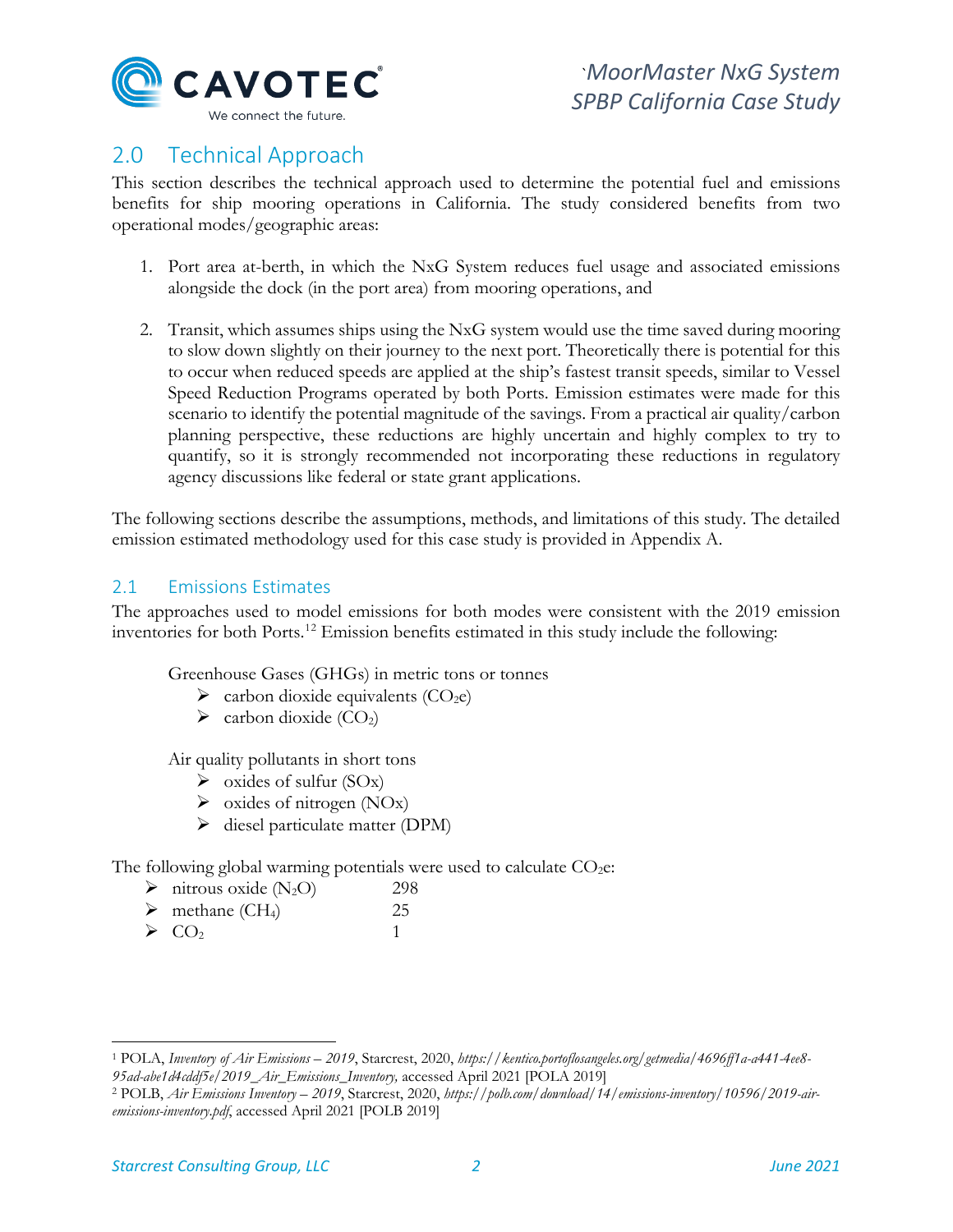

# <span id="page-4-0"></span>2.2 Benefits of NxG System

Cavotec states that the NxG System would reduce the typical mooring time of 30 minutes and vessel release time of 15 minutes to under a minute, so the net reduction in mooring operational time would be 44 minutes or 0.7 hours per call. This estimate is based on data Cavotec has collected from its deployed MoorMaster systems around the world. These values were used in the case study; however, these data were **not** independently confirmed by Starcrest although they are a fundamental assumption of this case study.

Additionally, Cavotec states that the NxG System would substantially reduce vessel motion. At berths which suffer from reduced loading productivity due to excessive vessel motion, this could significantly shorten the vessel turn-around time. This benefit had not been quantified in this case study, however Cavotec believes this could significantly increase the potential savings in transits with the additional saved time at berth.

## <span id="page-4-1"></span>2.3 Ships and Assist Tugs

For this case study, only container ships were considered. Container ships are typically configured with a large main or propulsion engine, several smaller auxiliary engines (not all of them operating at once), and auxiliary boilers. During docking/mooring operations, the main engine is operated intermittently at various loads as needed during positioning, while auxiliary engines and boilers operate continuously. Due to the high level of main engine loading variability between calls, potential emission reductions from the main engine were not quantified. In addition, due to their relatively small contribution to emissions during maneuvring/mooring operations, boiler emission benefits were not quantified. These omissions make the estimates for the case study conservatively low.

Tugs that assist container ships during berthing operations could also benefit from reduced time on station which in turn reduces both fuel consumption and emission generation. The potential quantification of tug-related benefits is limited by the nature of tug operations. The number of tugs assisting and their engine loads during assisting operations are highly variable, and there are three tug assist companies servicing the two ports with differently configured tugs. For this case study, the emissions benefit analysis for tugs was limited to the shortened duration of mooring operations.

# <span id="page-4-2"></span>2.4 Terminal Characteristics

There are 13 container terminals in operation across both Ports. With permission from both Ports, terminal call data were evaluated by container ship size category for 2019 for each terminal. Container ships are grouped by 1,000 twenty-foot equivalent units or teus in the two Ports' emissions inventories. An 'average size' terminal related to the number of ship size categories and annual calls was selected for the case study, 161 calls for 2019. The following call frequency and ship size distributions were used:

 $\geq 53$  Container 2000  $\geq 12$  Container4000

 $\geq 3$  Container 5000

- $\geq 16$  Container6000
- $\geq$  31 Container 8000
- $\geq 24$  Container 9000
- $\geq 22$  Container 10000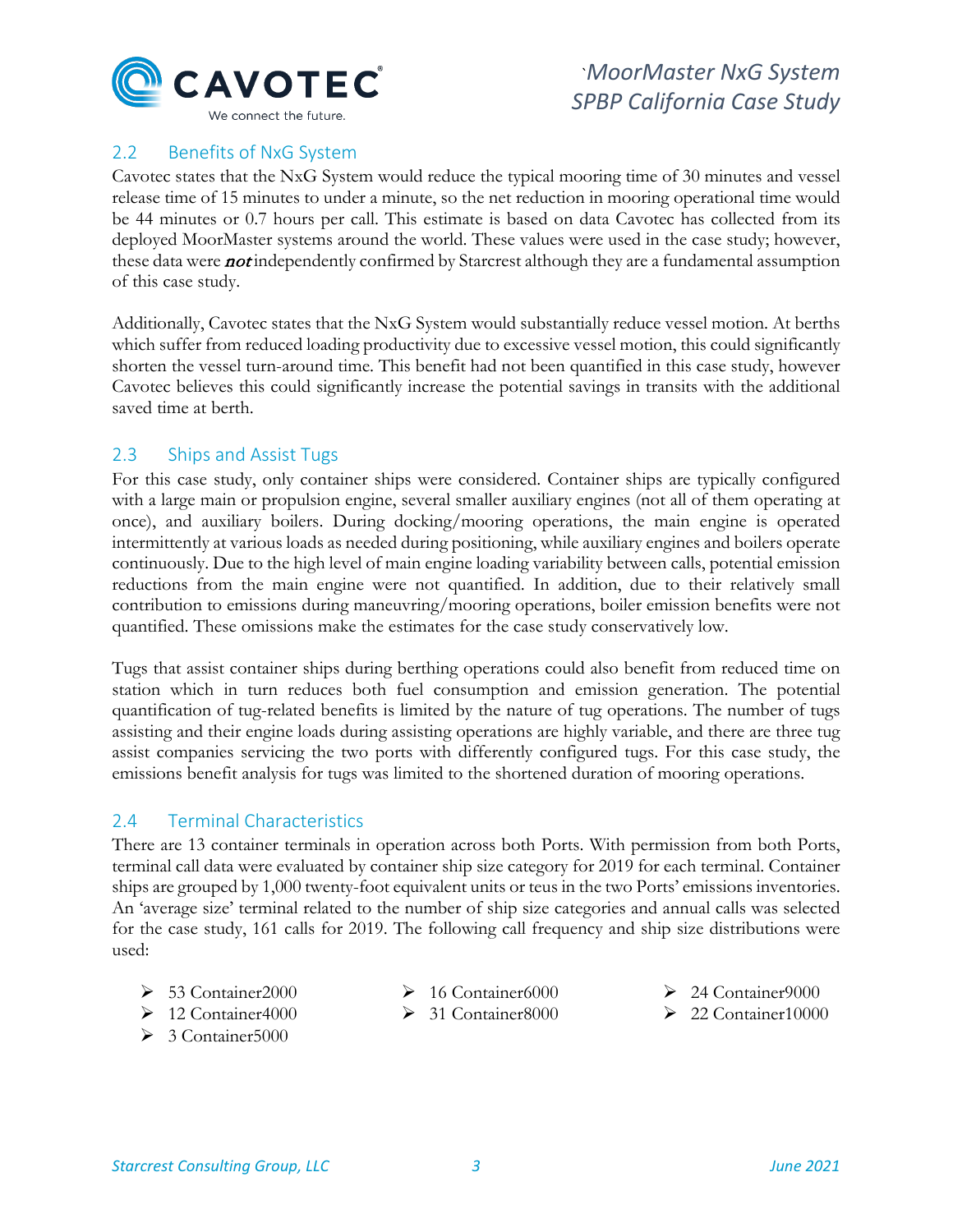

With the continued evolution in the container ship size call distribution that the two Ports have been experiencing since the mid-2000s, the actual number of available berths at each terminal is highly dynamic. As the ships get larger, they encroach into multiple berths and depending on the number and size of ships at a terminal, the ship call capacity can change nearly continuously. The constant measure for a terminal is the length of its wharves (unless the terminal gets reconfigured). The average length of wharf for the average container terminal at both ports is 4,600', with the shortest being 1,800' and the longest being 7,300'.

# <span id="page-5-0"></span>2.5 Case Study Calculator: Analysis Model

A case study calculator model was developed by Starcrest to conduct the operational efficiency analysis, to input terminal characteristics, to estimate potential fuel, emissions, and cost savings benefits. The calculator model was designed such that it can be used for any case study in California and have results consistent with emission estimates used by the two Ports and State Implementation Plans.

The case study calculator was developed using Microsoft Excel for ease of access to the broadest audience. They consist of the following pages:

- $\triangleright$  Cover & Instructions
- $\triangleright$  Scenario Summary
- $\triangleright$  Ship Information
- $\triangleright$  Tug Information
- $\triangleright$  Ship Parameters
- Assist Tug Parameters

The case study calculator sheets are further described in Appendix B.

## <span id="page-5-1"></span>2.6 Study Limitations

This study has limitations. For one, the results are not generalizable beyond California because California requires 0.1% sulfur MGO/MDO for all ship within 24-nautical miles of the California coast and leeward islands while the rest of North America is under the Sulfur Emission Control Area (SECA) that only requires 0.1% sulfur fuels, which includes heavy fuel oil with scrubbers and blended fuels to  $0.1\%$ .

Second, as stated earlier, Starcrest did not independently verify Cavotec's claims that the NxG System reduces mooring time by .7 hours.

Lastly, Starcrest assumed the NxG System could be installed on every SPBP container berth. In reality, the terminal or Port would need to conduct an engineering assessment to determine the wharf's suitability for this system.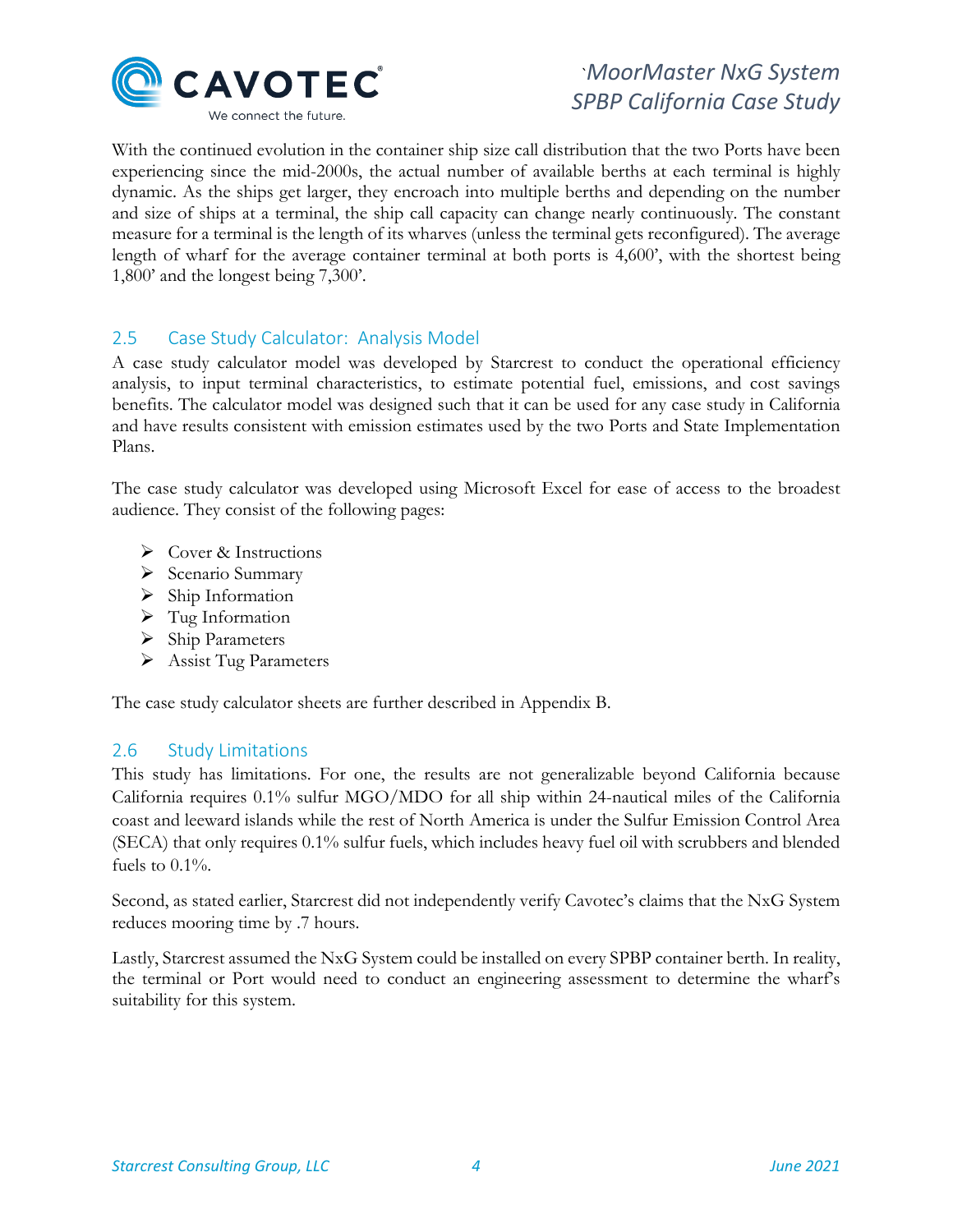

# <span id="page-6-0"></span>3.0 Scenario Analysis

This section describes the scenario analyses and findings for an average SPBP container terminal equipped with the NxG System compared to conventional mooring operations. Again, the two scenarios evaluated are as follows:

- 1. Scenario 1 Systemwide Reduction Scenario: This scenario estimates potential fuel, cost, and emissions reductions from the NxG System using a systemwide perspective that considers all pieces of equipment involved in the mooring process as well as secondary benefits of greater operational efficiencies. Specifically, this scenario includes ships and assist tugs in port (atberth), and it presumes slower ship transit speeds resulting from the time saved during mooring. This scenario results in maximum reductions, but it is a complicated model that requires data and cooperation from multiple actors. As such, this scenario is most suitable for ports or organizations interested in understanding and quantifying system-level benefits of the NxG System for policy or programmatic purposes.
- 2. Scenario 2 Simple Near Berth (Simple) Scenario: This scenario minimizes the complexity and uncertainty of Scenario 1 by estimating reductions only from ships during the actual mooring process; it does not include assist tugs nor secondary transit benefits. This scenario is more conservative than Scenario 1 and results in fewer emissions reductions; however, this scenario is a good fit for grant-funding programs because it is simple and easy to demonstrate the reductions. In this scenario, there are fewer actors involved, less uncertainty, and fewer data required for grant applications and ongoing tracking and reporting.

<span id="page-6-1"></span>Both case studies use the call numbers by container ship size category for the average SPBP container terminal based on 2019 calls. Note that for both scenarios, the Ship and Assist Tug Parameters pages remained the same. Both scenarios also assumed that 100% of the calls were serviced by the NxG System. The individual scenario inputs are described in the following subsections.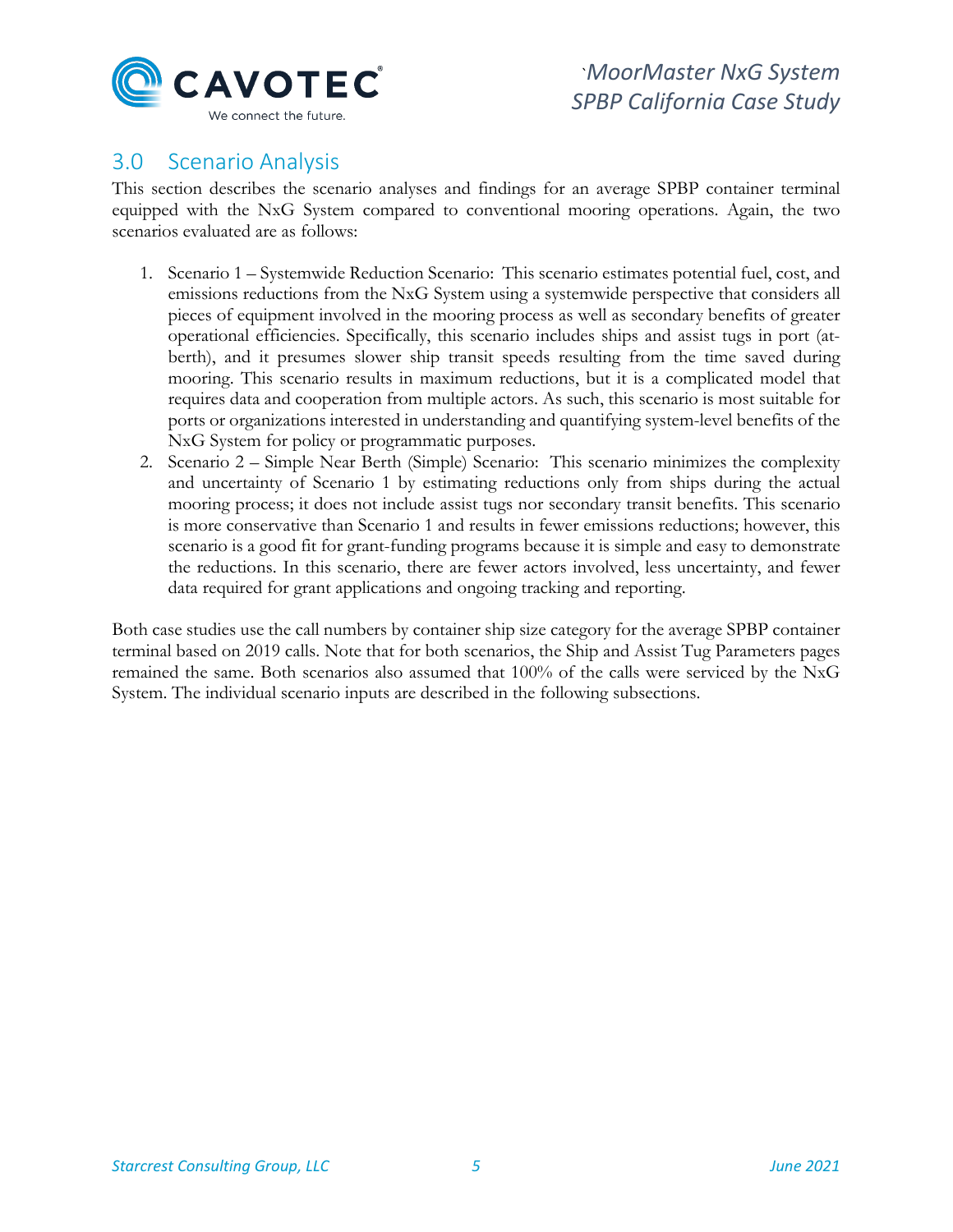

# 3.1 Scenario 1 – Systemwide Reduction Scenario

<span id="page-7-0"></span>Inputs for Scenario 1 include the following three sets of calculator inputs:

| Select ship size, TEU's                    |         |              |      |      |              |      | Container 2000 Container 4000 Container 5000 Container 6000 Container 8000 Container 9000 Container 10000 |
|--------------------------------------------|---------|--------------|------|------|--------------|------|-----------------------------------------------------------------------------------------------------------|
| Number of calls per year<br>per ship size  | 53      | 12           | 3    | 16   | 31           | 24   | 22                                                                                                        |
|                                            |         |              |      |      |              |      |                                                                                                           |
|                                            |         |              |      |      |              |      |                                                                                                           |
| Current mooring time, min                  | 30      | 30           | 30   | 30   | 30           | 30   | 30                                                                                                        |
| Current release time, min                  | 15      | 15           | 15   | 15   | 15           | 15   | 15                                                                                                        |
|                                            |         |              |      |      |              |      |                                                                                                           |
| Typical average open water<br>speed, knots | 14.7    | 14.7         | 15.7 | 15.7 | 16.3         | 16.3 | 16.3                                                                                                      |
| Average open water transit                 | 360     | 360          | 360  | 360  | 360          | 360  | 360                                                                                                       |
| distance to next port, nm                  |         |              |      |      |              |      |                                                                                                           |
|                                            |         |              |      |      |              |      |                                                                                                           |
| Number of assist tugs used                 | 1       | $\mathbf{1}$ | 1    | 1    | $\mathbf{1}$ | 2    | $\overline{2}$                                                                                            |
|                                            |         |              |      |      |              |      |                                                                                                           |
| Ship fuel cost, USD per                    | \$335   |              |      |      |              |      |                                                                                                           |
| tonne                                      |         |              |      |      |              |      |                                                                                                           |
| Tug fuel cost, USD per                     | \$1,000 |              |      |      |              |      |                                                                                                           |
| tonne                                      |         |              |      |      |              |      |                                                                                                           |

#### Table 3.1: Scenario 1 Summary Page Inputs

Note that the average open water speed was taken from IMO 2020 and assumes that the ships, reduce speed after the SPBP Vessel Speed Reduction zone. This assumes the ships are not participating in the VSR programs to the north along the California Coast.

## Table 3.2: Scenario 1 Ship Information Page Inputs

<span id="page-7-2"></span><span id="page-7-1"></span>

|                      |     |     |     |     |     |               | Container 2000 Container 4000 Container 5000 Container 6000 Container 8000 Container 9000 Container 10000 |
|----------------------|-----|-----|-----|-----|-----|---------------|-----------------------------------------------------------------------------------------------------------|
| Ship propulsion SFOC | 175 | 1/5 | 175 |     |     | $\frac{7}{2}$ |                                                                                                           |
| default, g fuel/kWh  |     |     |     |     |     |               |                                                                                                           |
| Ship auxiliary SFOC  | 227 | 227 | 227 | 227 | 227 | 227           |                                                                                                           |
| default, g fuel/kWh  |     |     |     |     |     |               |                                                                                                           |

# Table 3.3: Scenario 1 Assist Tug Information Page Inputs

| Tug propulsion engine      | 3,000 |
|----------------------------|-------|
| rating, kW                 |       |
| Number of tug propulsion   | 2     |
| engines                    |       |
| Tug auxiliary engine load, | 137   |
| kW                         |       |
| Number of tug auxiliary    |       |
| engines used               |       |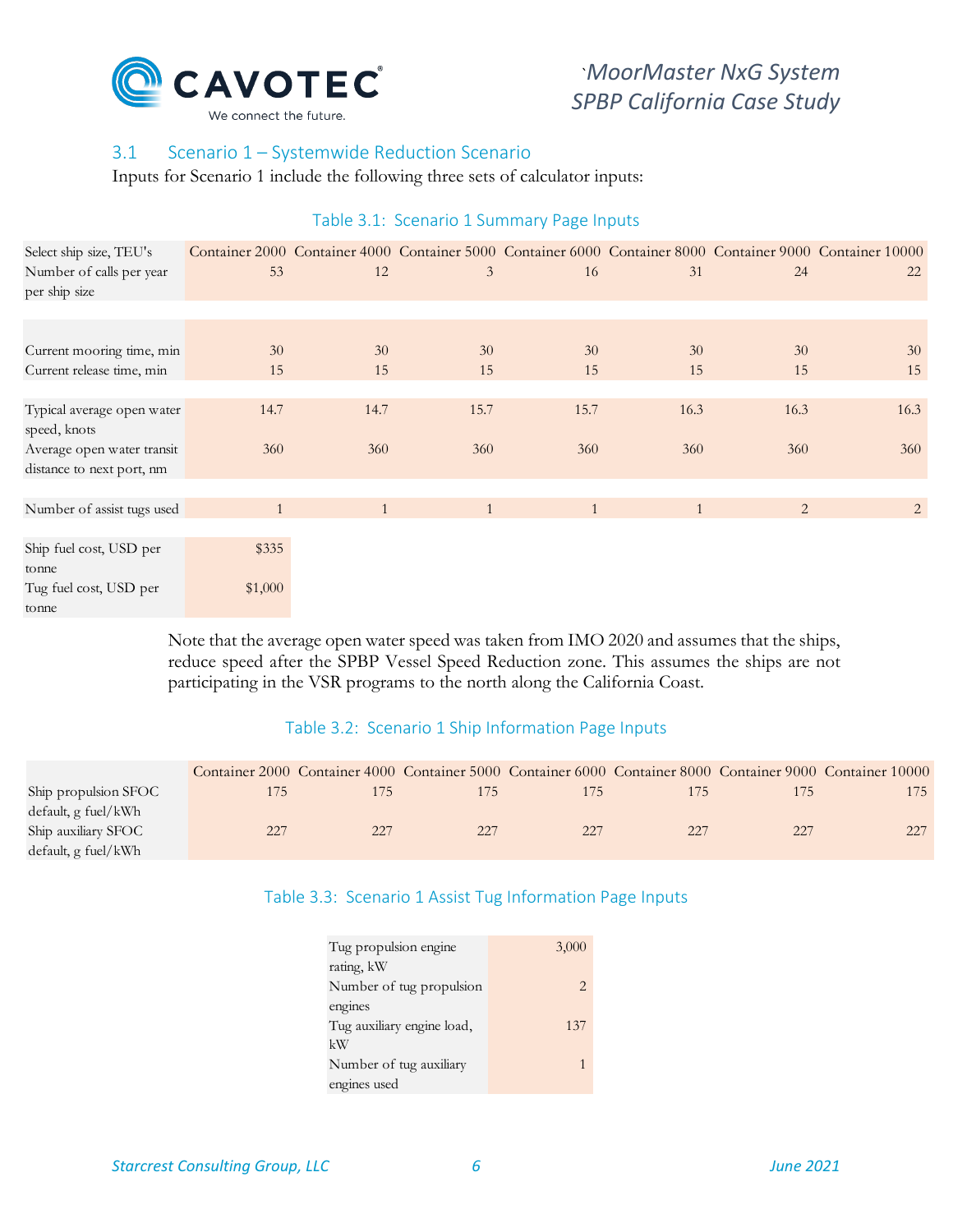

The findings from the analysis for Scenario 1, which represent the maximum potential for an average SPBP container terminal, indicate that there is the annual potential to save over 560 tonnes of fuel and over \$360,000 in fuel expenses, to reduce NOx emissions by 50 tons, and to have slight reductions in GHGs. Of the potential 50 tons of NOx reductions, just over 6 tons come from the port area related to mooring operations and include both ship and tug reductions. The fuel cost savings potential for the ships are just over \$300,000 of which \$37,000 related to mooring operations.

<span id="page-8-0"></span>The total annual scenario summary results are presented below.

| Total annual savings |                                                     |           |  |
|----------------------|-----------------------------------------------------|-----------|--|
|                      | Potential fuel savings for ship, tonnes             | 508.2     |  |
|                      | of which in port                                    | 62.3      |  |
|                      | Potential fuel savings for tug, tonnes              | 60.0      |  |
|                      | Potential total fuel savings, tonnes                | 568.2     |  |
|                      |                                                     |           |  |
|                      | Potential fuel savings for ship, USD                | \$304,897 |  |
|                      | of which in port                                    | \$37,392  |  |
|                      | Potential fuel savings for tug, USD                 | \$60,030  |  |
|                      | Potential total fuel savings, USD                   | \$364,927 |  |
|                      |                                                     |           |  |
|                      | Potential total emission reductions (ship + tug)    |           |  |
|                      | $CO2e$ , tonnes/year                                | 1,913     |  |
|                      | $CO2$ , tonnes/year                                 | 1,887     |  |
|                      | SOx, tons/year                                      | 1.243     |  |
|                      | NOx, tons/year                                      | 51.11     |  |
|                      | DPM, tons/year                                      | 0.891     |  |
|                      |                                                     |           |  |
|                      | Potential at-berth emission reductions (ship + tug) |           |  |
|                      | $CO2e$ , tonnes/year                                | 378       |  |
|                      | $CO2$ , tonnes/year                                 | 375       |  |
|                      | SOx, tons/year                                      | 0.142     |  |
|                      | NOx, tons/year                                      | 6.11      |  |
|                      | DPM, tons/year                                      | 0.162     |  |
|                      |                                                     |           |  |

## Table 3.4: Scenario 1 Total Annual Savings

For ships only, the potential annual fuel savings is over 500 tonnes, with 12% resulting from mooring operational improvements and 88% resulting from ships optimizing their open water voyages outside of VSR zones. Scenario 1 indicates that ship mooring operational efficiency improvements make up nearly 60% of the total at-berth NOx emission reductions due to improved mooring operational efficiencies.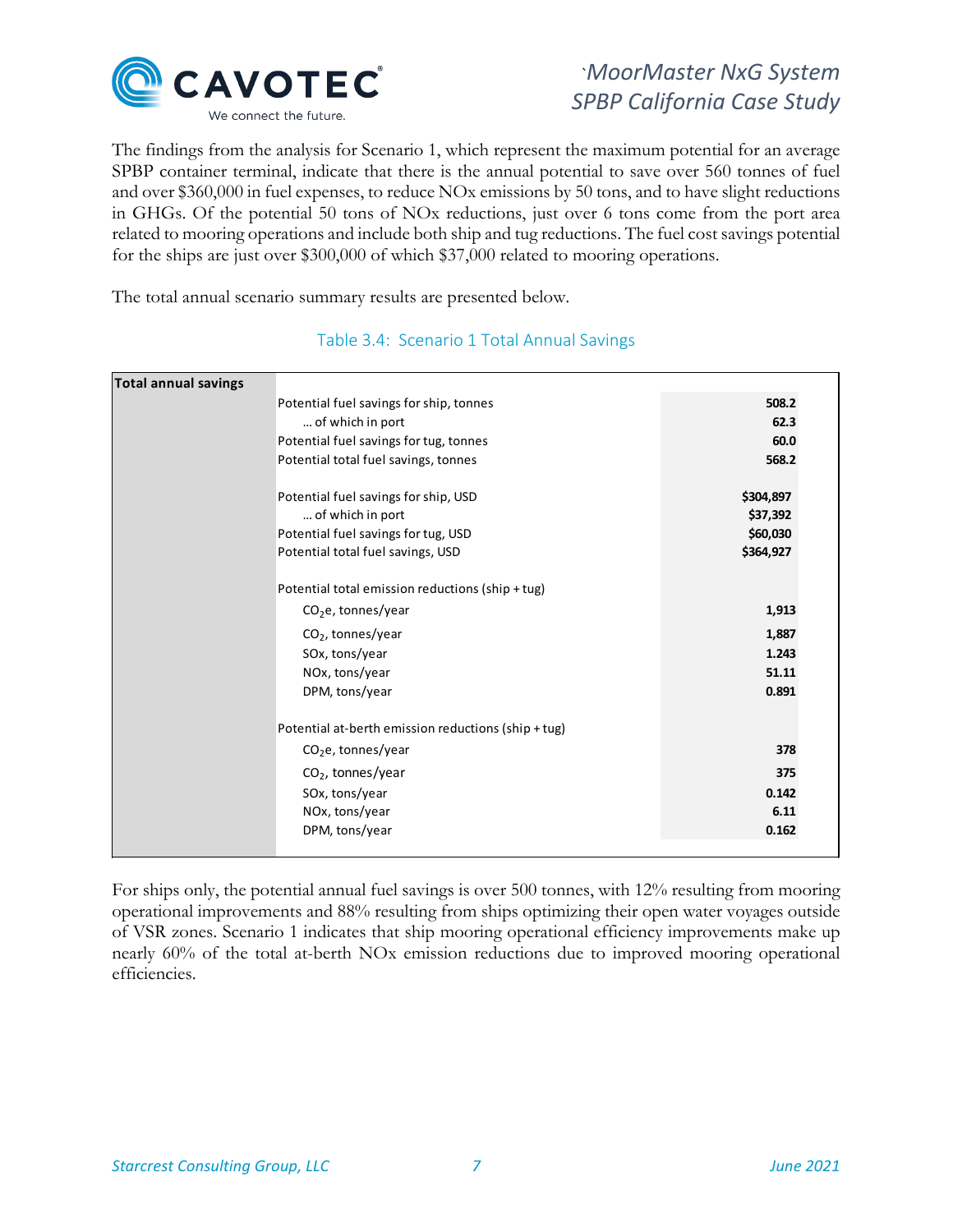

<span id="page-9-0"></span>The scenario summary results for the ships are presented below.

## Table 3.5: Scenario 1 Annual Ship Savings

| Total annual ship |                                               |           |
|-------------------|-----------------------------------------------|-----------|
| savings           | Potential fuel savings for ship, tonnes       | 508.2     |
|                   | of which in port                              | 62.3      |
|                   | Potential fuel savings for ship, USD          | \$304,897 |
|                   | of which in port                              | \$37,392  |
|                   | Potential port emission reductions, transit   |           |
|                   | $CO2e$ , tonnes/year                          | 1,535     |
|                   | $CO2$ , tonnes/year                           | 1,512     |
|                   | SOx, tons/year                                | 1.10      |
|                   | NOx, tons/year                                | 45.0      |
|                   | DPM, tons/year                                | 0.73      |
|                   | Potential total emission reductions, at-berth |           |
|                   | $CO2e$ , tonnes/year                          | 196.4     |
|                   | $CO2$ , tonnes/year                           | 193.9     |
|                   | SOx, tons/year                                | 0.14      |
|                   | NOx, tons/year                                | 3.6       |
|                   | DPM, tons/year                                | 0.08      |

For assist tugs, the potential annual fuel savings is 60 tonnes from improved mooring operational efficiencies and a NOx reduction of 2.5 tons.

#### Table 3.6: Scenario 1 Annual Assist Tug Savings

<span id="page-9-1"></span>

| Total annual tug |                                                    |          |
|------------------|----------------------------------------------------|----------|
| savings          |                                                    |          |
|                  | Potential net fuel savings, tonnes/year            | 60.0     |
|                  | Potential net fuel savings, \$/year                | \$60,030 |
|                  | Potential tug-related at-berth emission reductions |          |
|                  | $CO2e$ , tonnes/year                               | 181      |
|                  | $CO2$ , tonnes/year                                | 181      |
|                  | SOx, tons/year                                     | 0.002    |
|                  | NOx, tons/year                                     | 2.50     |
|                  | DPM, tons/year                                     | 0.085    |

If the MoorMaster NxG System were to be deployed across all 14 SPBP container terminals the maximum potential reductions for fuel, costs, and emissions could increase to over 7,100 tonnes of fuel reduced, over \$5,10,000 fuel costs saved, and over 700 tons of NOx reduced annually.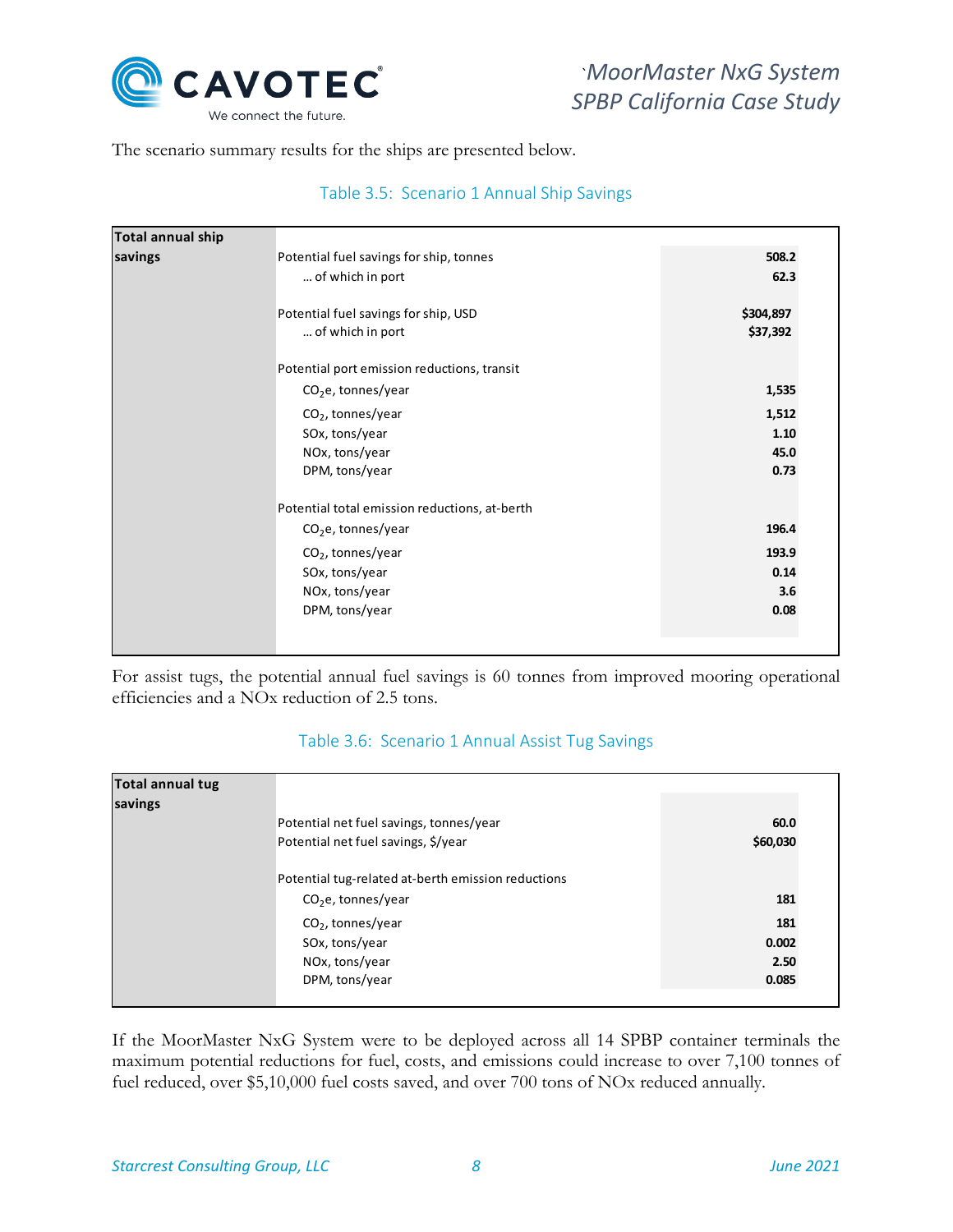

## <span id="page-10-0"></span>3.2 Scenario 2 – Simple Scenario

<span id="page-10-1"></span>Since Scenario 2 is only evaluating ship efficiency improvements associated with mooring operations and does not include assist tugs nor potential transiting improvements, only two sets of data inputs were required, as presented below.

### Table 3.7: Scenario 2 Ship Information Page Inputs

| Select ship size, TEU's    |         |    |                          |    |    |                          | Container 2000 Container 4000 Container 5000 Container 6000 Container 8000 Container 9000 Container 10000 |
|----------------------------|---------|----|--------------------------|----|----|--------------------------|-----------------------------------------------------------------------------------------------------------|
| Number of calls per year   | 53      | 12 | 3                        | 16 | 31 | 24                       | 22                                                                                                        |
| per ship size              |         |    |                          |    |    |                          |                                                                                                           |
|                            |         |    |                          |    |    |                          |                                                                                                           |
|                            |         |    |                          |    |    |                          |                                                                                                           |
| Current mooring time, min  | 30      | 30 | 30                       | 30 | 30 | 30                       | 30                                                                                                        |
| Current release time, min  | 15      | 15 | 15                       | 15 | 15 | 15                       | 15                                                                                                        |
|                            |         |    |                          |    |    |                          |                                                                                                           |
| Typical average open water |         |    |                          |    |    | $\overline{\phantom{0}}$ |                                                                                                           |
| speed, knots               |         |    |                          |    |    |                          |                                                                                                           |
| Average open water transit |         |    | $\overline{\phantom{0}}$ |    |    | $\qquad \qquad =$        |                                                                                                           |
| distance to next port, nm  |         |    |                          |    |    |                          |                                                                                                           |
|                            |         |    |                          |    |    |                          |                                                                                                           |
| Ship fuel cost, USD per    |         |    |                          |    |    |                          |                                                                                                           |
| tonne                      | \$335   |    |                          |    |    |                          |                                                                                                           |
| Tug fuel cost, USD per     |         |    |                          |    |    |                          |                                                                                                           |
| tonne                      | \$1,000 |    |                          |    |    |                          |                                                                                                           |

## Table 3.8: Scenario 2 Ship Information Page Inputs

<span id="page-10-2"></span>

|                      |        |        |        |     |     |        | Container 2000 Container 4000 Container 5000 Container 6000 Container 8000 Container 9000 Container 10000 |
|----------------------|--------|--------|--------|-----|-----|--------|-----------------------------------------------------------------------------------------------------------|
| Ship propulsion SFOC | $\sim$ | $\sim$ | $\sim$ |     |     | $\sim$ |                                                                                                           |
| default, g fuel/kWh  |        |        |        |     |     |        |                                                                                                           |
| Ship auxiliary SFOC  | 227    | 227    | 227    | 227 | 227 | 227    |                                                                                                           |
| default, g fuel/kWh  |        |        |        |     |     |        |                                                                                                           |

The findings from the analysis for Scenario 2, which minimizes uncertainty associated with ship operations at-sea and highly dynamic load conditions for assist tugs during mooring operations, indicate that there is the potential to save over 60 tonnes of fuel and over \$37,000 in fuel expenses, to reduce NOx emissions by 3.6 tons, and to have a slight reduction in GHGs.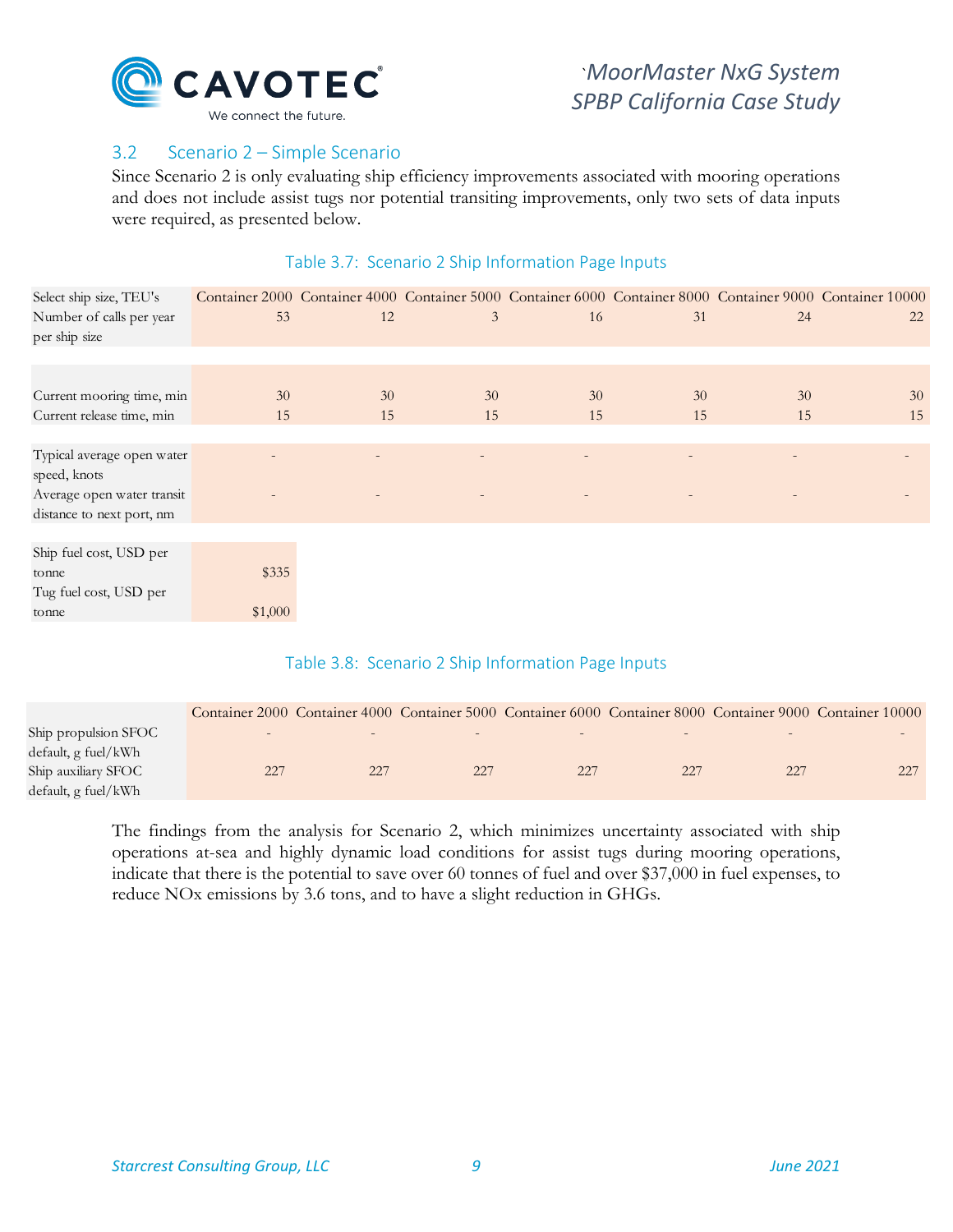

The total annual scenario summary results for an average SPBP container terminal are presented below.

<span id="page-11-0"></span>

| Total annual ship |                                               |          |
|-------------------|-----------------------------------------------|----------|
| savings           | Potential fuel savings for ship, tonnes       | 62.3     |
|                   | of which in port                              | 62.3     |
|                   |                                               |          |
|                   | Potential fuel savings for ship, USD          | \$37,392 |
|                   | of which in port                              | \$37,392 |
|                   | Potential port emission reductions, transit   |          |
|                   | $CO2e$ , tonnes/year                          | 0        |
|                   |                                               |          |
|                   | $CO2$ , tonnes/year                           | 0        |
|                   | SOx, tons/year                                | 0.00     |
|                   | NOx, tons/year                                | 0.0      |
|                   | DPM, tons/year                                | 0.00     |
|                   | Potential total emission reductions, at-berth |          |
|                   | $CO2e$ , tonnes/year                          | 196.4    |
|                   | $CO2$ , tonnes/year                           | 193.9    |
|                   | SOx, tons/year                                | 0.14     |
|                   | NOx, tons/year                                | 3.6      |
|                   | DPM, tons/year                                | 0.08     |
|                   |                                               |          |
|                   |                                               |          |

# Table 3.9: Scenario 2 Total Annual Ship Savings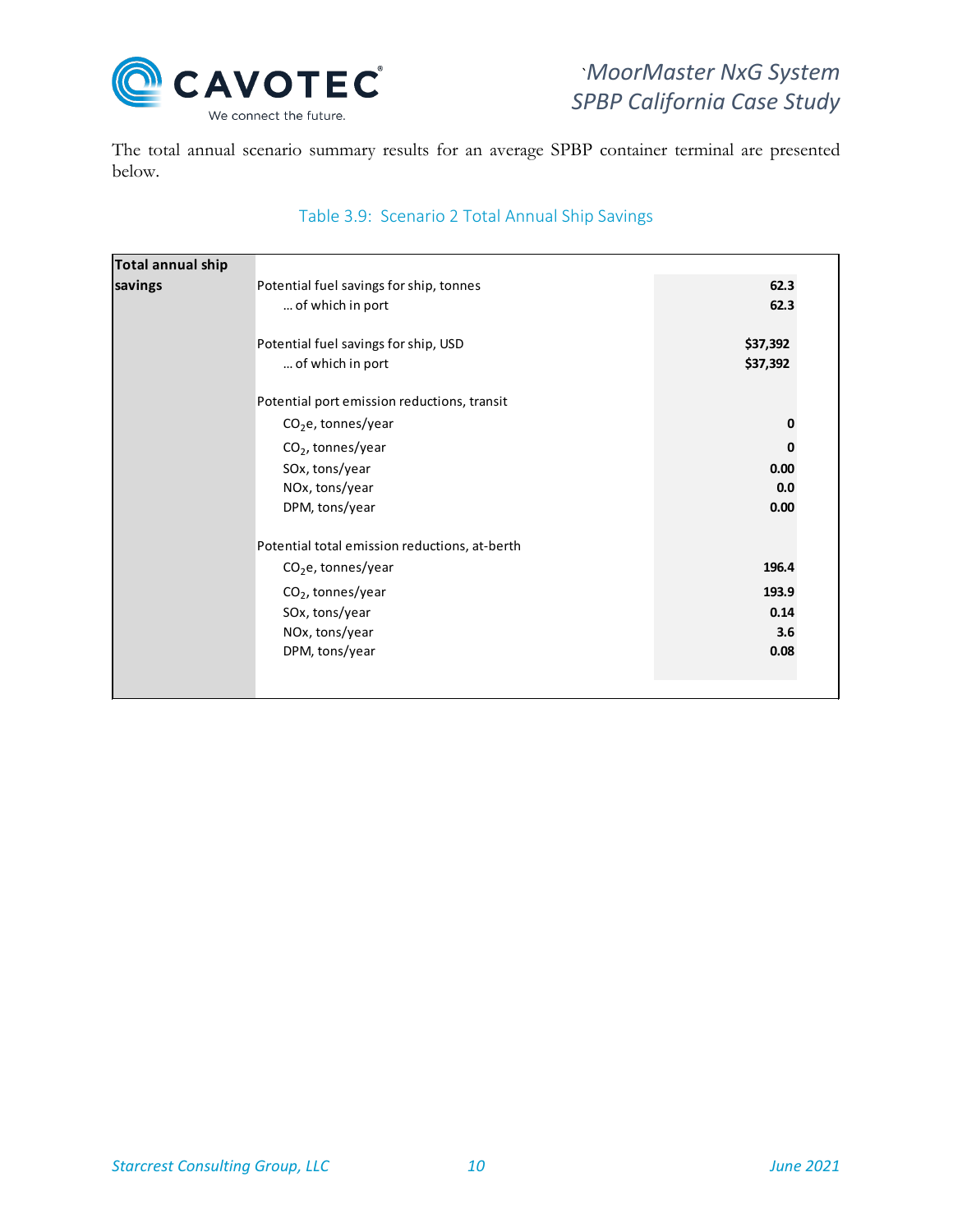

# <span id="page-12-0"></span>4.0 Conclusions and Recommendations

Starcrest's analysis demonstrates that there is potential for fuel, costs, and emissions savings across multiple actors if the MoorMaster NxG System improves mooring operational efficiencies to the levels stated by Cavotec.

There is heightened interest globally, but particularly in California and the Southern California region, in reducing NOx and greenhouse gas emissions associated with port operations, and the MoorMaster NxG System could play a role in helping to secure these reductions. For example, California recently amended its At-Berth Emissions Regulation to include roll-on/roll-off (RoRo) ships, which have traditionally been poor candidates for at-berth emission reduction technologies such as shore power. This study found that if the NxG System were deployed across all 14 of the SPBP container terminals, the potential NOx reduction could range from 42 to 56 tons NOx annually – 60% to 79% of the atberth reductions needed from SPBP RoRo ships under the state regulation.

In fact, this study could understate the fuel savings and emission reductions from improved mooring efficiencies. This study only looked at ships and assist tugs; however, terminal operators could also benefit from the efficiency improvements and the associated reduced time of mooring operations. These efficiencies would allow shore-side work to start sooner and reduced berth times would allow the turnover of ships more quickly. The associated fuel, costs, and emissions savings for terminal operators were not part of this analysis.

Given the potential for emission reductions, the NxG System could be a good candidate for grant funding to support acquisition and deployment, although operational efficiency systems face a steeper hurdle than traditional technologies in this regard. Emission reductions from operational efficiencies are more difficult to measure and quantify, and there is no standard certification process. Looking at an efficiency improvement strategy from an emissions reduction perspective, it is critical to document conditions before and after the strategy is employed. In the case of the NxG System, the grant applicant would need to baseline mooring operations for a terminal by ship size before system installation and then would need to validate the total number of minutes reduced per call related to mooring operations after installation. It is recommended that if such baselining is conducted that it be precoordinated with the appropriate regulatory bodies or funding agencies so that all parties agree on the outcome.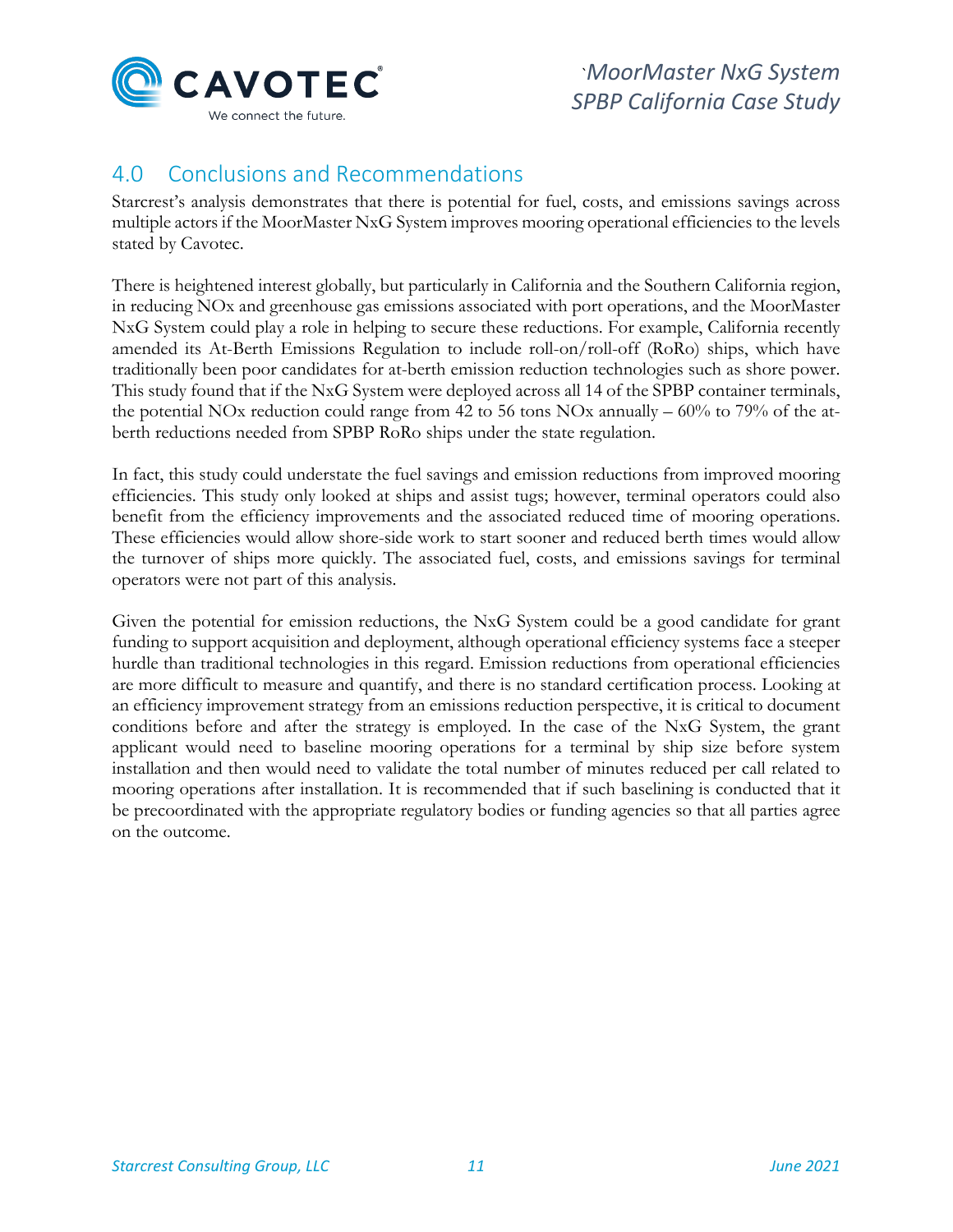

<span id="page-13-0"></span>Appendix A – Emissions Estimation Methodology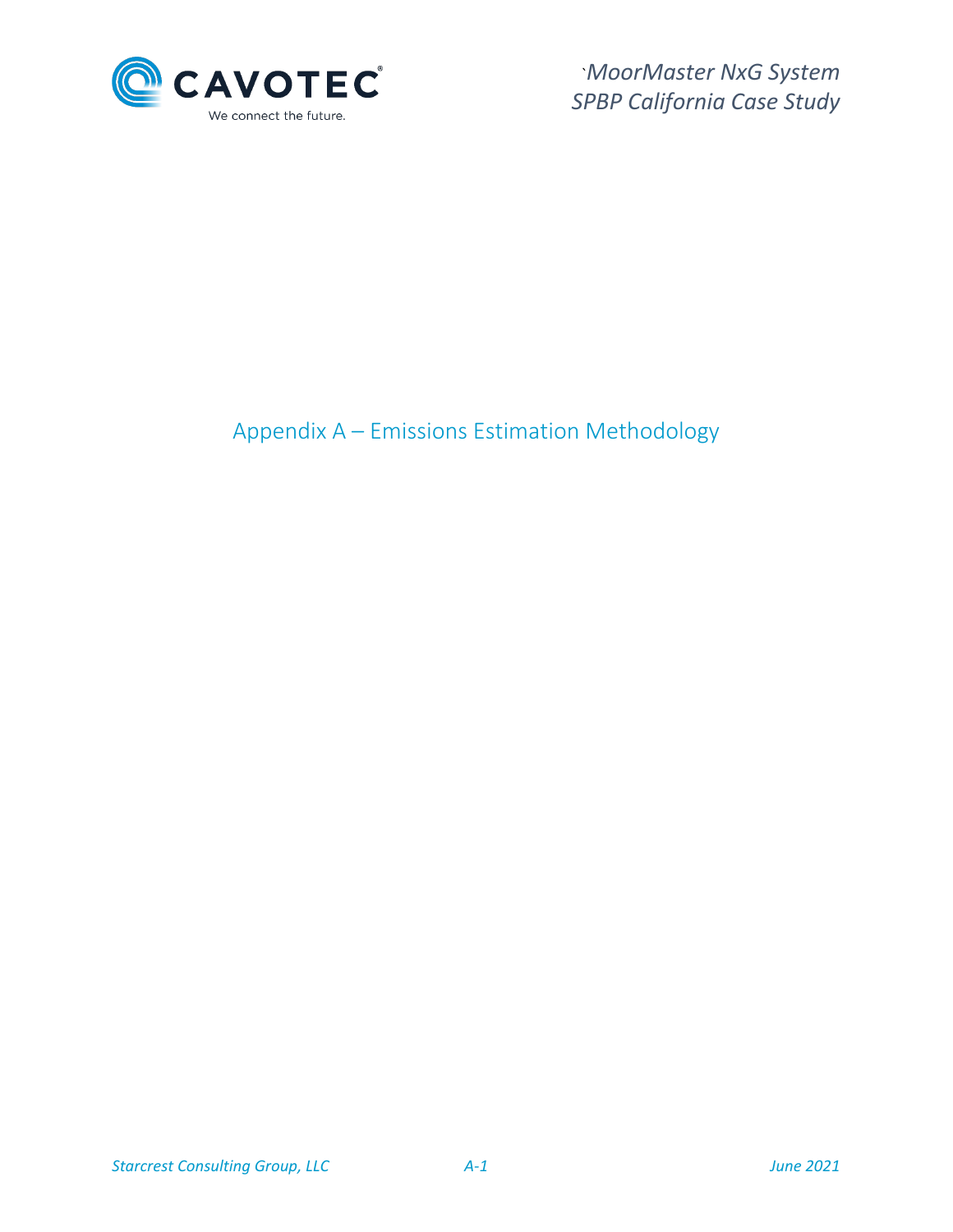

This appendix describes the technical approached used to determine the potential benefits for ship mooring operations in California. The difference from the rest of North America being that California requires 0.1% sulfur MGO/MDO for all ship within 24-nautical miles of the California coast and leeward islands while the rest of North America is under the Sulfur Emission Control Area (SECA) that only requires 0.1% sulfur fuels, which includes heavy fuel oil with scrubbers and blended fuels to  $0.1\%$ .

## Port Area Efficiencies

Port area efficiencies were evaluated on a conservative basis as to not overestimate the potential savings and reductions from the MoorMaster System, therefore the potential findings from the analysis should not overstate the potential benefits.

The port area analysis focused on the operational efficiency improvements associated with only the auxiliary engines of the ships. During mooring and vessel release operations the main engine will be operated in a dynamic fashion and will highly dependent on berth configuration, weather, and other parameters. The reduction in main engine operational time during these operations would be expected, but again the main engine is typically not on the full time of these operations. Auxiliary boilers were not included in the analysis either. While, auxiliary boilers are typically on during the full mooring and vessel release operations, their fuel consumption is significantly lower than the auxiliary engines. Again, we would expect to see operational efficiencies and associated reductions from both the main engine and auxiliary boilers, however those have been left out to ensure that the analysis does not overstated the potential benefits.

## Auxiliary engine fuel savings, tonnes =  $(AL_m \times T_s \times SFOC_{aux})$  /  $10^6$

Where,

| $AL_m$                          | - auxiliary load maneuvring, kilowatts (kW)                                                                |
|---------------------------------|------------------------------------------------------------------------------------------------------------|
| $T_{s}$                         | - time saved due to use of MoorMaster system (hour)                                                        |
| SFOC <sub>aux</sub><br>$10^{6}$ | - specific fuel oil consumption, grams/kW-hour (g fuel/kWh)<br>- conversion from g to metric tons (tonnes) |

For the California analysis, the auxiliary loads for container ship maneuvring were averaged for each capacity size class from the 2019 POLA and POLB annual emission inventories. The SFOCaux for this analysis was set based on the Fourth IMO GHG Study 2020.

Potential auxiliary engine emission reductions were estimated based on the fuel saved and the same approached described for auxiliary engines in the next section.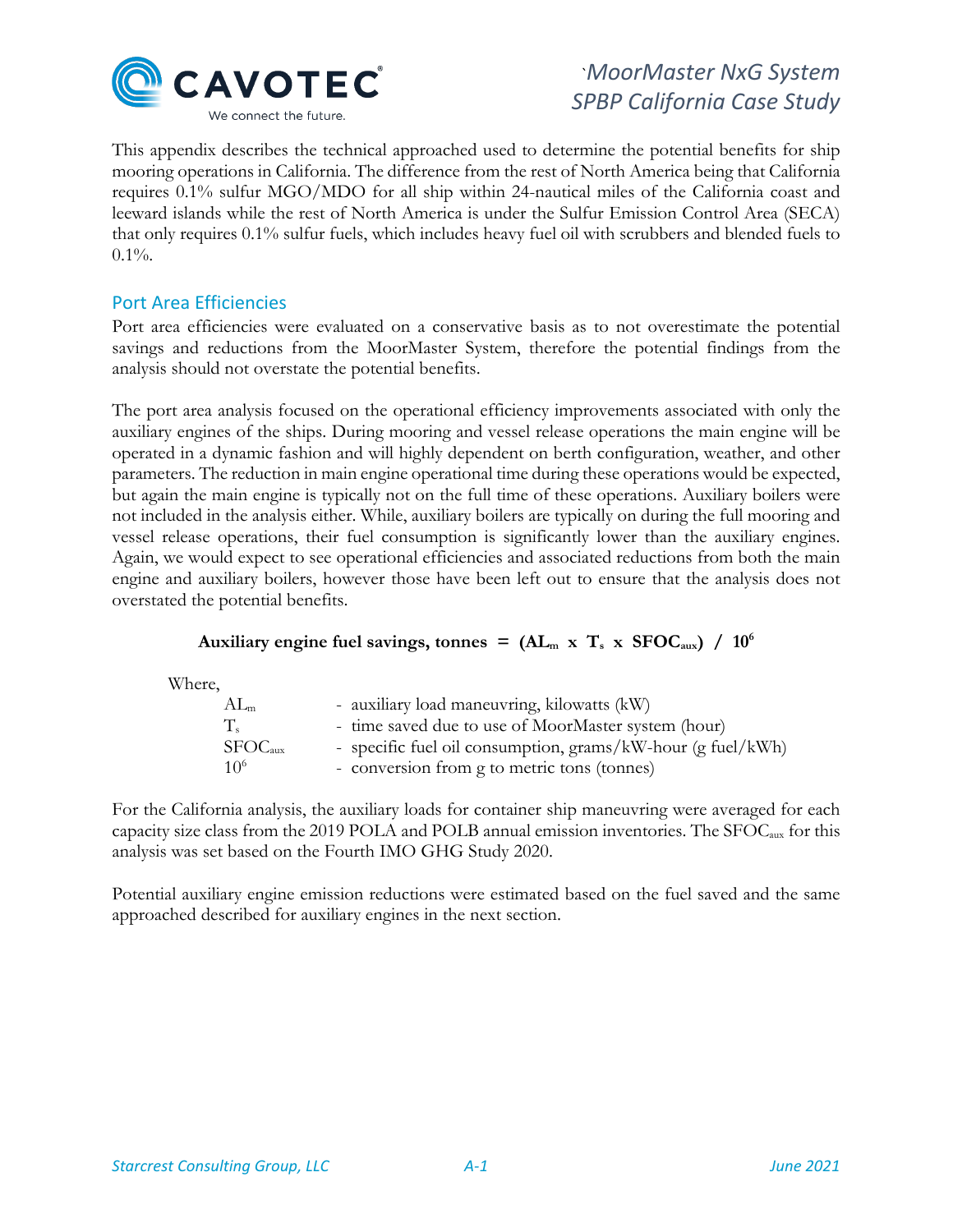

# Transit Efficiencies

For the potential transit efficiency improvements, both main engine and auxiliary engines were analyzed. In the transit mode, the main engines are the dominant emission source. Again, auxiliary boiler operations were not included to be conservative as boiler operations during transit are dependent if a container ship has waste heat recovery systems, which is quite common across the fleet. When these systems are in operation during the transit mode, the auxiliary boilers are turned off.

Potential transit efficiencies are related to the ship's captain using the 0.7 hours saved to potentially slow down the transit to the next port to arrive at the scheduled time. The baseline transit speed is estimated using the following equation:

### **Transit time** baseline, hours =  $D_t / S_{\text{baseline}}$

Where,

 $D_t$  - transit distance, nautical miles (nm) Sbaseline - transit speed baseline (knots per hour)

The baseline speeds for each container ship class were taken from IMO 2020.

To determine the adjusted speed to take into account the time savings related to mooring and vessel release operations, the following equation was used:

## **Transit speed**<sub>adjusted</sub>, knots =  $D_t$  / (Transit time<sub>baseline</sub> + 0.7 hours)

Fuel estimates for the main engine are developed for both the baseline and adjusted transits conditions the same way, using the following equation:

### Main engine fuel consumption<sub>x</sub>, tonnes = (MCR x Transit time<sub>x</sub> LF<sub>x</sub> x SFOC<sub>me</sub> x SFOCAF<sub>x</sub>) / 10<sup>6</sup>

Where,

| <b>MCR</b>         | - maximum continuous rating (kW)                                    |
|--------------------|---------------------------------------------------------------------|
| $LF_{x}$           | - load factor for speed x for either baseline or adjusted speeds    |
| SFOC <sub>me</sub> | - specific fuel oil consumption for main engine (g fuel/kWh)        |
| $SFOCAF_{x}$       | - speed based SFOC adjustment factor for speed x either baseline or |
|                    | adjusted speeds                                                     |

MCR for the California analysis is an average per container ship class based on POLA 2019 and POLB 2019 and for the North American analysis it's based on IHS Markit data<sup>[3](#page-15-0)</sup> for the world fleet. SFOC<sub>me</sub> and SFOCAF<sub>x</sub> are from IMO 2020. SFOCAF<sub>x</sub> adjusts SFOC<sub>me</sub> for the baseline and adjusted speeds based on engine load which accounts for varying fuel consumption rates.

<span id="page-15-0"></span><sup>3</sup> [IHS 2020]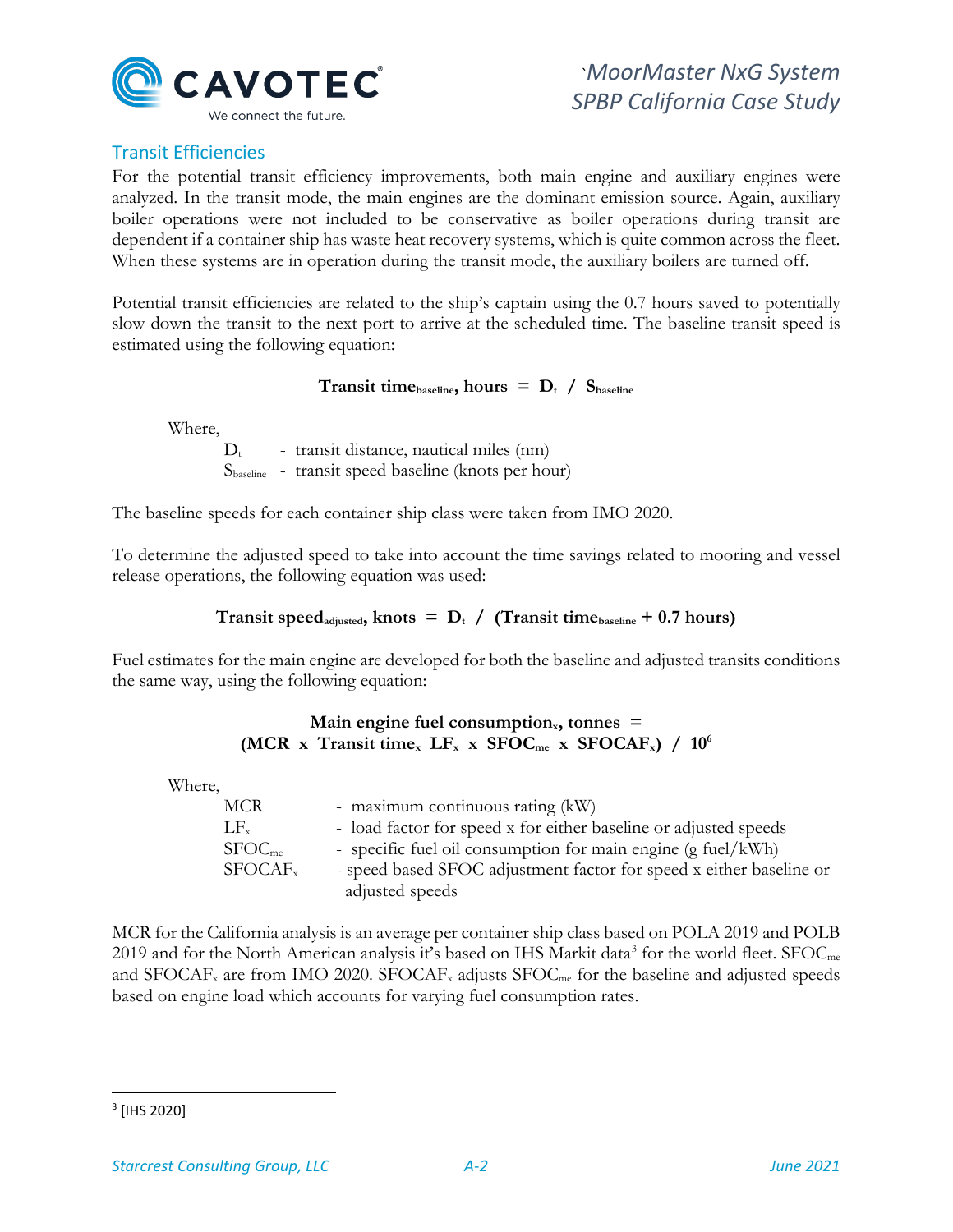

The main engine load factor is based on Propeller Law cubic equation which is as follows:

## $LF_{x}$ , dimensionless = (Transit speed<sub>x</sub> / Rated speed)<sup>3</sup>

Where,

Transit Speedx - transit speed x for either baseline or adjusted speed (knots) Rated speed - rated speed as listed in IHS 2020

Potential main engine transit fuel savings is derived using the following equation:

## **Main engine fuel savings, tonnes =**  Main engine fuel consumption<sub>baseline</sub> - Main engine fuel consumption<sub>adjusted</sub>

Emissions associated with the potential fuel consumption savings from the main engine is estimated by the use of emission factors. The conversion from fuel to emissions savings used the following equation:

## **Main engine emission reductions, tonnes =**  [(Main engine EF<sub>GHG</sub> / SFOC<sub>me</sub>) x (Main engine fuel savings x 10<sup>6</sup>)] / 10<sup>6</sup>

or

# [(Main engine EF<sub>AQ</sub> / SFOC<sub>me</sub>) x (Main engine fuel savings x 10<sup>6</sup>)] / 907,180

Where,

| Main engine EF <sub>GHG</sub> | - greenhouse gas emission factor or EF (g GHG/kWh) |
|-------------------------------|----------------------------------------------------|
| Main engine EF <sub>AQ</sub>  | - air quality pollutant EF (g pollutant/kWh)       |
| 907,180                       | - conversion of grams to short tons                |

For the California analysis, average emission factors were developed from POLA 2019 and POLB 2019 were used.

Note that slower speeds result in an increase in fuel consumption for the auxiliary engines as they have to operate longer during the slower transit. Fuel estimates for the auxiliary engines are developed for both the baseline and adjusted transits conditions the same way, using the following equation:

## Auxiliary engine fuel consumption<sub>x</sub>, tonnes =  $(AL_t \times TT_x \times SFOC_{aux})$  / 10<sup>6</sup>

Where,

| - -                 |                                                                   |
|---------------------|-------------------------------------------------------------------|
| $AL_{t}$            | - auxiliary load during transit (kW)                              |
| $TT_{x}$            | - transit time x either baseline or adjusted speeds               |
| SFOC <sub>aux</sub> | - specific fuel oil consumption for auxiliary engine (g fuel/kWh) |

The sources for  $AL_t$  are same as for the port area analysis in the previous section.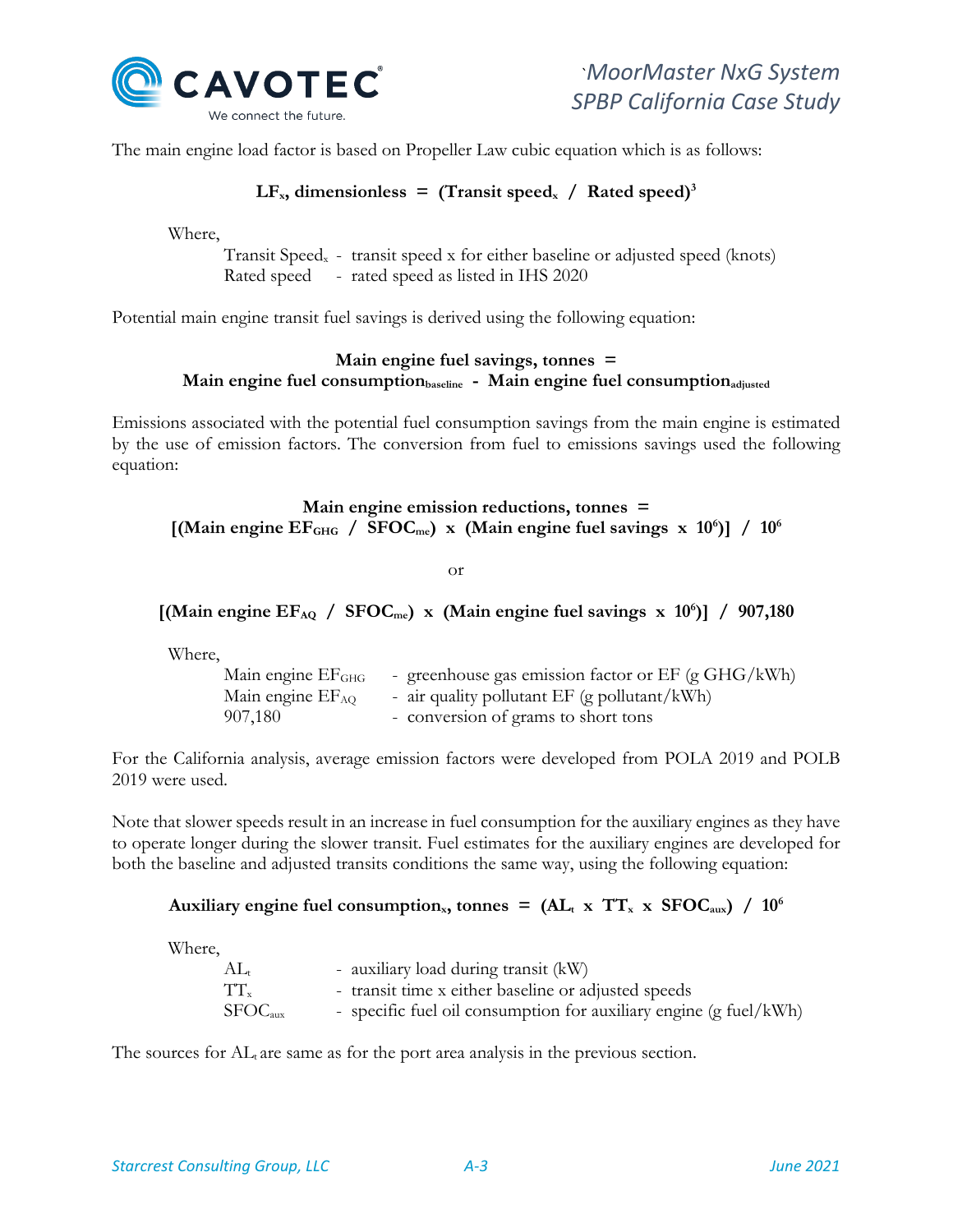

Potential auxiliary engine transit fuel consumption change is derived using the following equation:

### **Auxiliary engine fuel savings, tonnes =**  Auxiliary engine fuel consumption<sub>baseline</sub> - Auxiliary engine fuel consumption<sub>adjusted</sub>

Note that the auxiliary engine fuel savings will be a negative number representing an increase in fuel consumption.

Emissions associated with the potential fuel consumption increases are estimated by the use of emission factors. The conversion from fuel to emissions savings used the following equations:

## **Auxiliary engine emission reductions, tonnes =**  [(Auxiliary engine EF<sub>GHG</sub> / SFOC<sub>aux</sub>) x (Auxiliary engine fuel savings x 10<sup>6</sup>)] / 10<sup>6</sup>

or

# [(Auxiliary engine EF<sub>AQ</sub> / SFOC<sub>aux</sub>) x (Auxiliary engine fuel savings x 10<sup>6</sup>)] / 907,180

Where,

| Aux engine EF <sub>GHG</sub> | - greenhouse gas $EF$ (g $GHG/kWh$ )                         |
|------------------------------|--------------------------------------------------------------|
| Aux engine EF <sub>AQ</sub>  | - air quality pollutant $EF$ (g pollutant/kWh)               |
| SFOC <sub>aux</sub>          | - specific fuel oil consumption for main engine (g fuel/kWh) |

Again, note that the auxiliary engine emission reductions will be negative numbers as the emissions will actually increase. For the California analysis, average emission factors were developed from POLA 2019 and POLB 2019 were used. SFOCaux was based on IMO 2020.

The potential total transit fuel savings is calculated using the following equation:

## **Transit fuel savings, tonnes = Main engine fuel savings + Auxiliary engine fuel savings**

The potential total transit emission reductions are calculated using the following equation for each GHG and air quality pollutant:

### **Transit emission reductions, tonnes = Main engine emission reductions + Auxiliary engine reductions**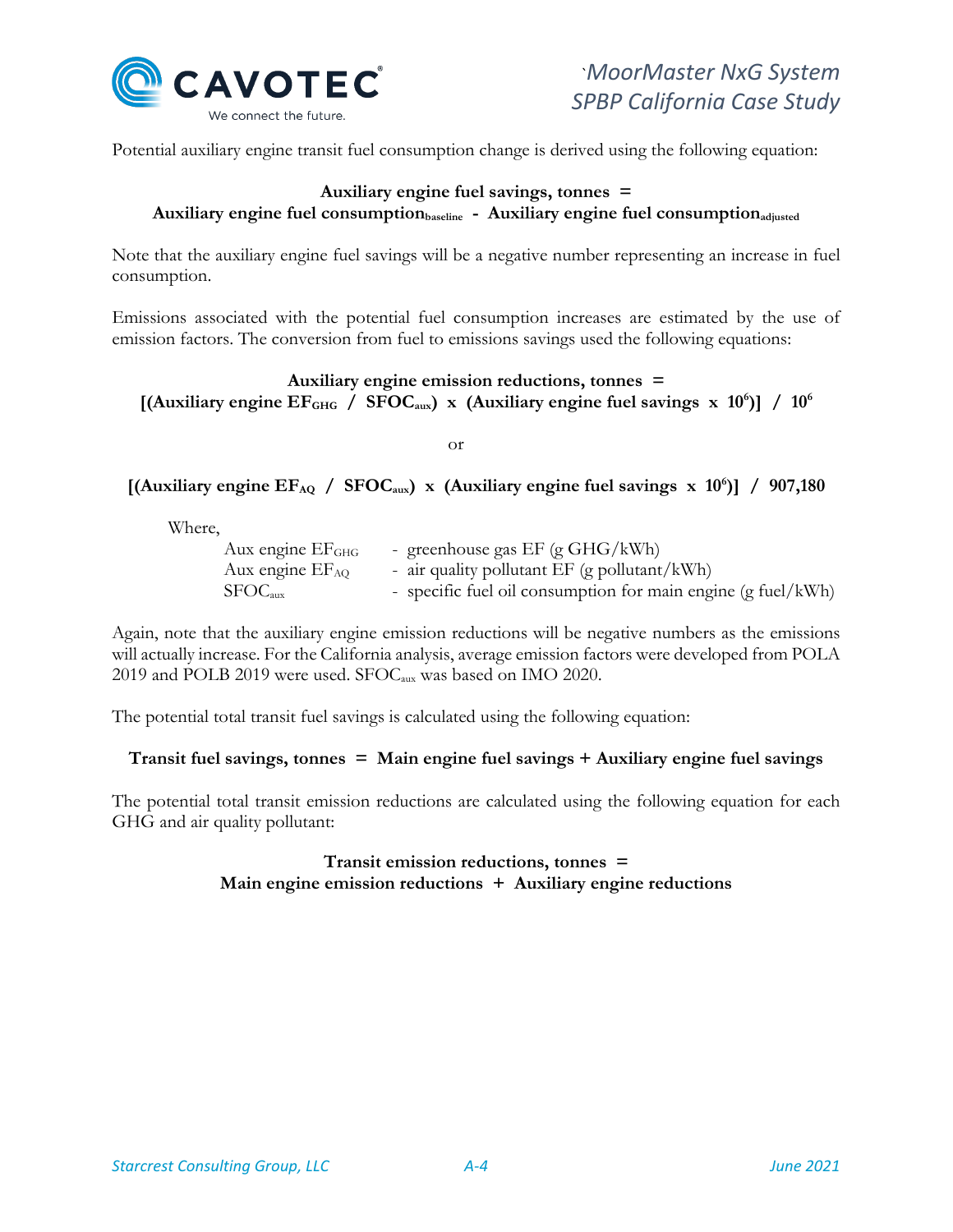

# Tug Operational Efficiency

Tug operational efficiency improvements are realized due to time saved by not using the tug during mooring and vessel release operations of vessel assisted by MoorMaster system. The reduction in two main engines and one auxiliary engine of a tug during these operations would be expected. The potential benefits for tug's main and auxiliary engines are estimated as follows.

### Fuel savings, tonnes =  $(L \times T_s \times SFOC) / 10^6$

Where,

L - main /auxiliary engine load for tug, kilowatts (kW) Ts - time saved due to use of MoorMaster system (hour) SFOC - specific fuel oil consumption for main/ auxiliary engine, grams/kW-hour  $10<sup>6</sup>$  - conversion from g to metric tons (tonnes)

Main and Auxiliary engine load (L) is calculated as follows:

### **L = Power x LF**

Where,

Power - main /auxiliary engine rated power, kilowatts (kW)

LF - ratio of average power of the engine used during average operation and average maximum rated power of the engine

For this analysis, the main and auxiliary maximum rated power and load factors were based on information used for 2019 POLA and POLB and emissions inventories developed for ports in North America. The SFOC for this analysis was based on USEPA<sup>[4](#page-18-0)</sup> and is applicable to California as well as North American analysis.

<span id="page-18-0"></span><sup>4</sup> U.S. Environmental Protection Agency, Regulatory Impact Analysis: Control of Emissions of Air Pollution from Locomotive Engines and Marine Compression Ignition Engines Less than 30 Liters Per Cylinder, EPA-420-R-08-001a, May 2008. Available at https://nepis.epa.gov/Exe/ZyPURL.cgi?Dockey=P10024CN.TXT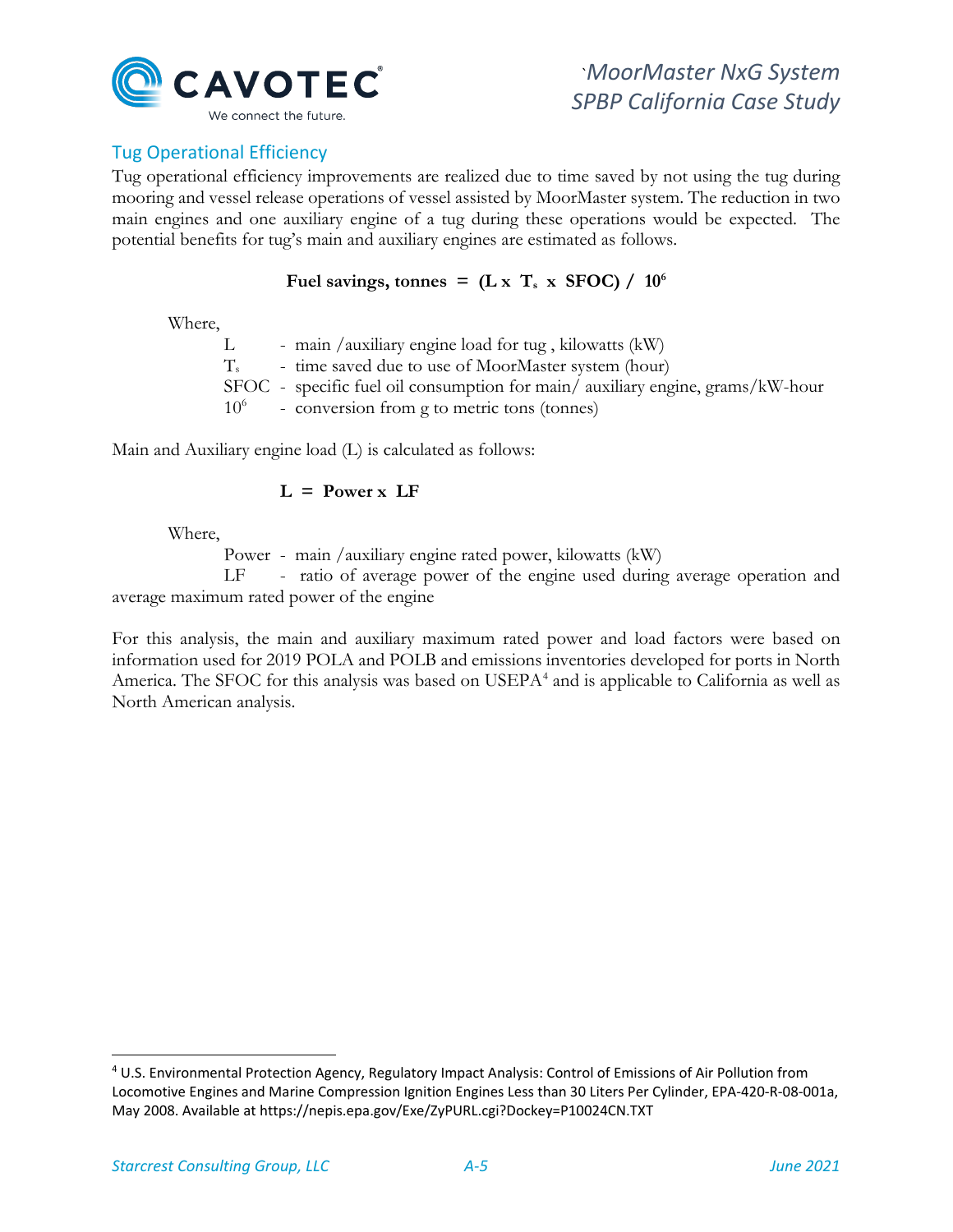

Potential emissions reduction associated with the potential fuel consumption savings from the main and auxiliary engines is estimated by the use of emission factors. The conversion from fuel to emissions savings used the following equation:

## **Emission reductions (Green House Gases), tonnes =**  [(EF / SFOC) x (Fuel savings x 10<sup>6</sup>)] / 10<sup>6</sup>

or

|        |               | Emission reductions (Air Quality Pollutants), tons =<br>[(EF / SFOC) x (Fuel savings x $10^6$ )] / 907,180 |
|--------|---------------|------------------------------------------------------------------------------------------------------------|
| Where, |               |                                                                                                            |
|        | EF<br>907,180 | - greenhouse gas or Air Quality pollutant factor in grams/kWh)<br>- conversion of grams to short tons      |

For the California analysis, average emission rates for maneuvring and transit, by ship size, from POLA 2019 and POLB 2019 were used.

The potential total tug emission reductions are calculated using the following equation for each GHG and air quality pollutant:

> **Emission reductions, tonnes or tons = Main engine emission reductions (tonnes or tons) + Auxiliary engine reductions (tonnes or tons)**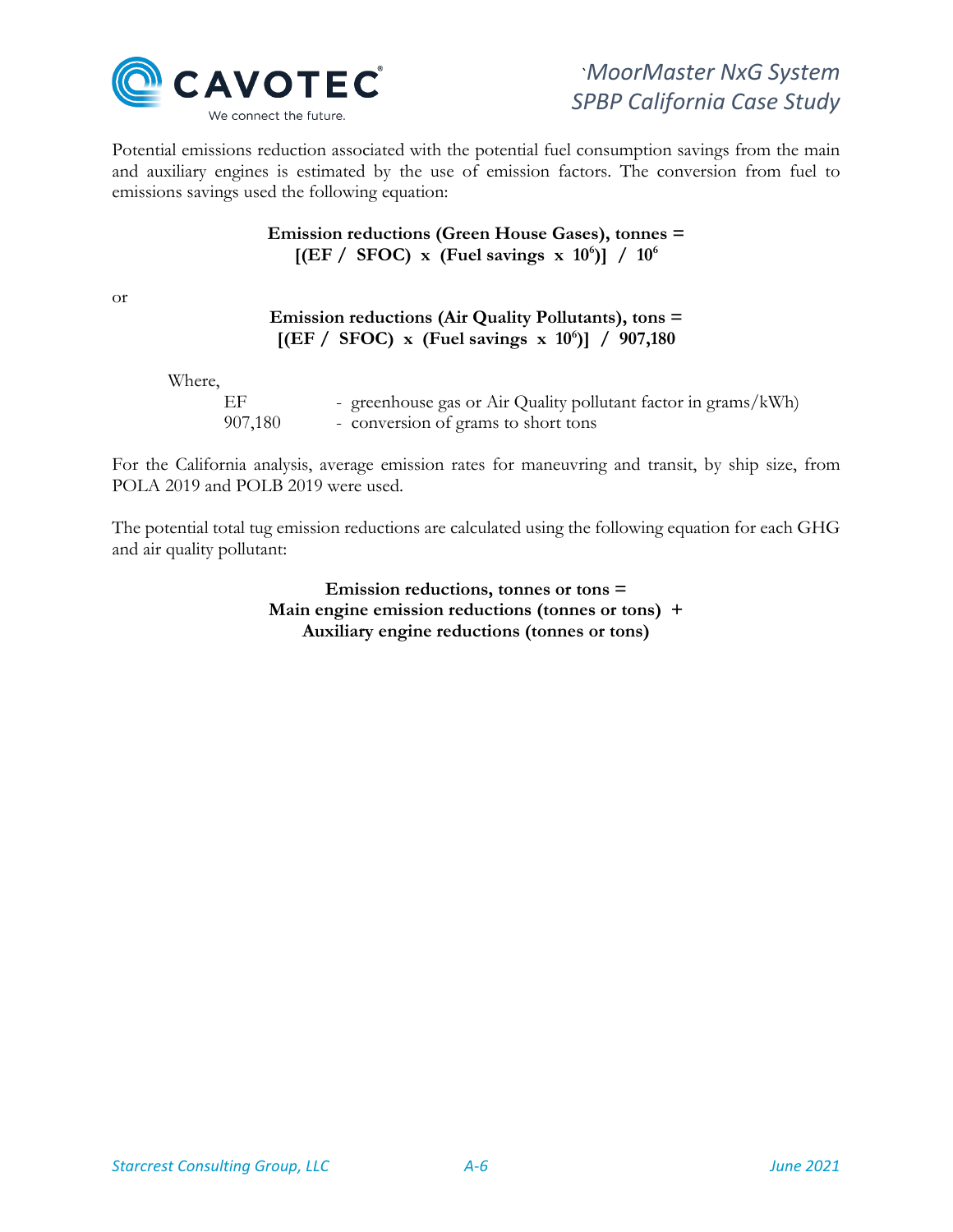

# <span id="page-20-0"></span>Appendix B – Scenario Model Overview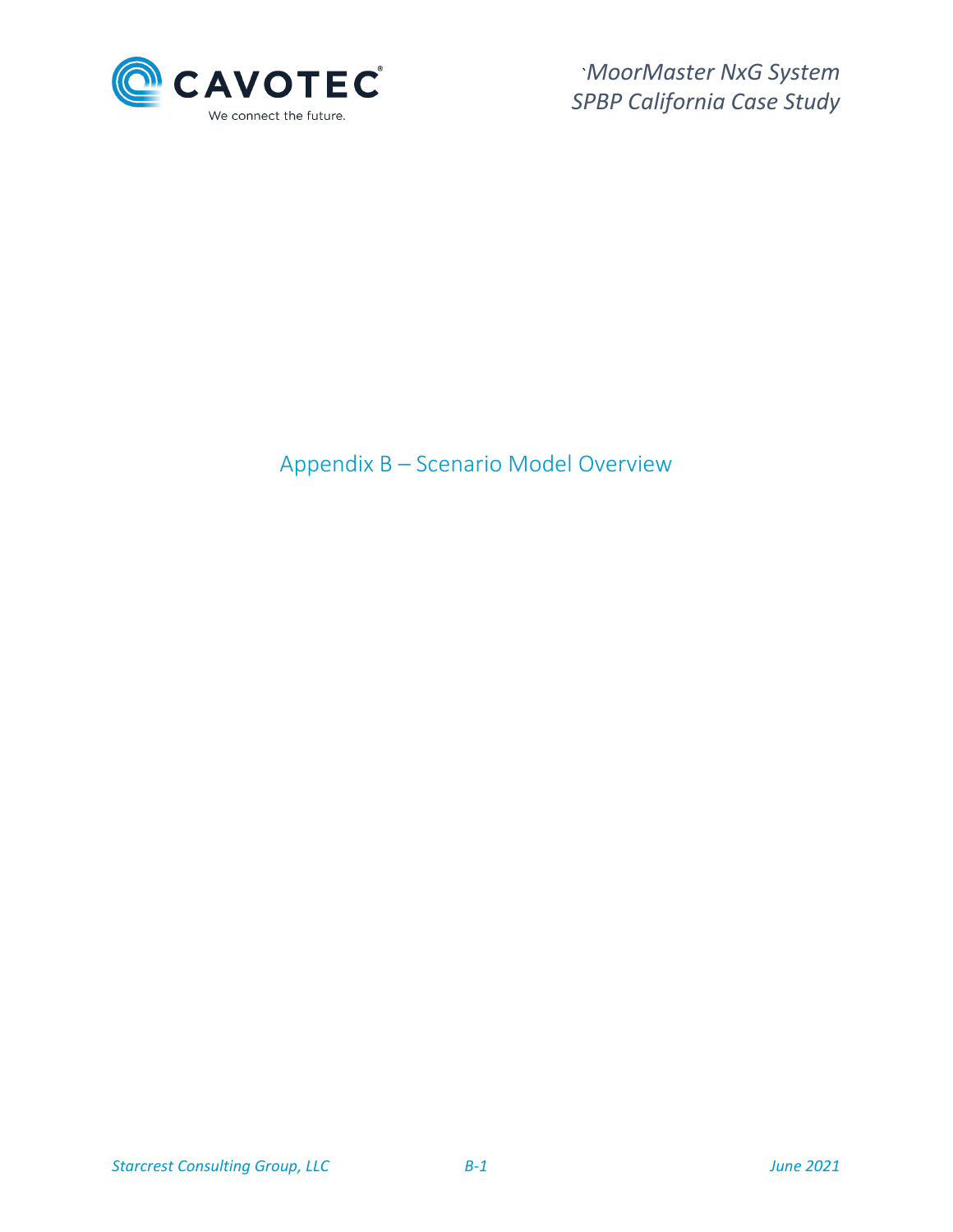

This appendix provides an overview of the structure and elements for the case study calculator model developed as part of this study. The model was designed such that it can be used for any case study in California and have results consistent with emission estimates used by the two Ports and State Implementation Plans.

The case study model was developed using Microsoft Excel for ease of access to the broadest audience. They consist of the following pages:

- Cover & Instructions
- $\triangleright$  Scenario Summary
- $\triangleright$  Ship Information
- $\triangleright$  Tug Information
- $\triangleright$  Ship Parameters
- $\triangleright$  Assist Tug Parameters

### Instruction Page

This is the first page provides instructions on how to use the calculator to simulate case study or scenario for California. Specific scenario inputs in the other pages are highlighted in orange and the use inputs the data for their analysis.

### Scenario Summary Page

This page is divided into scenario input parameters and output summaries. The scenario inputs are included in the first block of the page and the input fields are highlighted in orange. The scenario inputs include:

- 1. Container ship size groups in teus. The user can input up to 7 different container ship sizes utilizing drop down menus that range from Container 1000 to Container 23000.
- 2. Number of calls for each of the selected container ship size groups.
- 3. Current (existing) mooring and release times for each container ship size group selected.
- 4. Typical average open water speeds for each container ship size group selected.
- 5. Average open water transit distance to the next port for each container ship size group selected.
- 6. Number of assist tugs per container ship size selected.
- 7. Ship fuel costs.
- 8. Tug fuel costs.

The scenario output results are provided in the blocks below the input block and are divided into the following summaries:

- 1. Total annual savings for the entire scenario.
- 2. Annual savings for each container ship size group selected.
- 3. Per call savings for each container ship size group selected.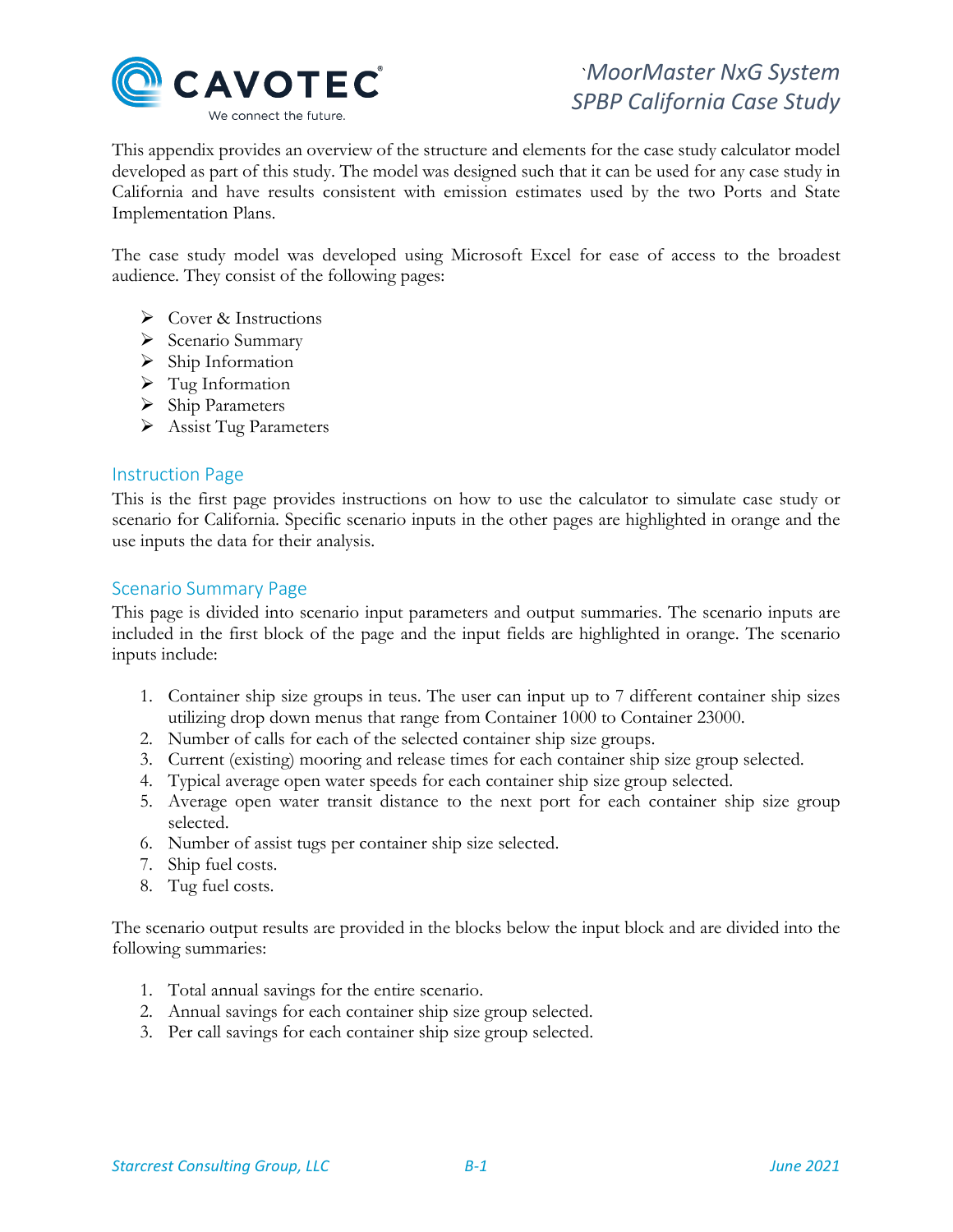

For each of the three output summaries, the following parameters are provided:

- 1. Potential scenario annual mass emissions, fuel, and cost savings for both ships and tugs in terms of total scenario, at-berth, and total.
- 2. Potential scenario annual mass emissions, fuel, and cost savings for ships and tugs in terms of total, at-berth, and total for each container ship size group selected.
- 3. Potential total mass and cost related fuel savings for each container ship size group selected.
- 4. Potential mass emission reductions for ship & tug at-berth and total for each container ship size group selected

## Ship Information Page

Similar to the summary page, this page is divided into ship input parameters and output summaries. The scenario inputs are included in the first block of the page and the input fields are highlighted in orange. The inputs include:

- 1. Average ship propulsion engine specific fuel oil consumption (SFOC) values for each container ship size group selected.
- 2. Average ship auxiliary engine SFOC values for each container ship size group selected.

Similar to the summary page, the ship specific scenario output results are provided in the blocks below the input block and are divided into the following summaries:

- 1. Potential total annual ship savings in fuel, costs, and emissions savings in terms of the total scenario.
- 2. Potential operational details summary in terms of ship transit speeds, main engine load reduction for transit, and auxiliary engine loads for maneuvering and open water transits, by container ship size category for each ships size group selected.
- 3. Potential annual fuel changes from auxiliary and propulsion engine(s) power and net fuel changes for the ship at-berth and transit, for each ships size group selected.
- 4. Potential per call fuel changes from auxiliary and propulsion engine(s) power and net fuel changes for the ship at-berth and transit, for each ships size group selected.
- 5. Potential annual mass emission reductions for ships at-berth and transits for each ship size group selected.
- 6. Potential per call mass emission reductions for ships at-berth and transits for each ship size group selected.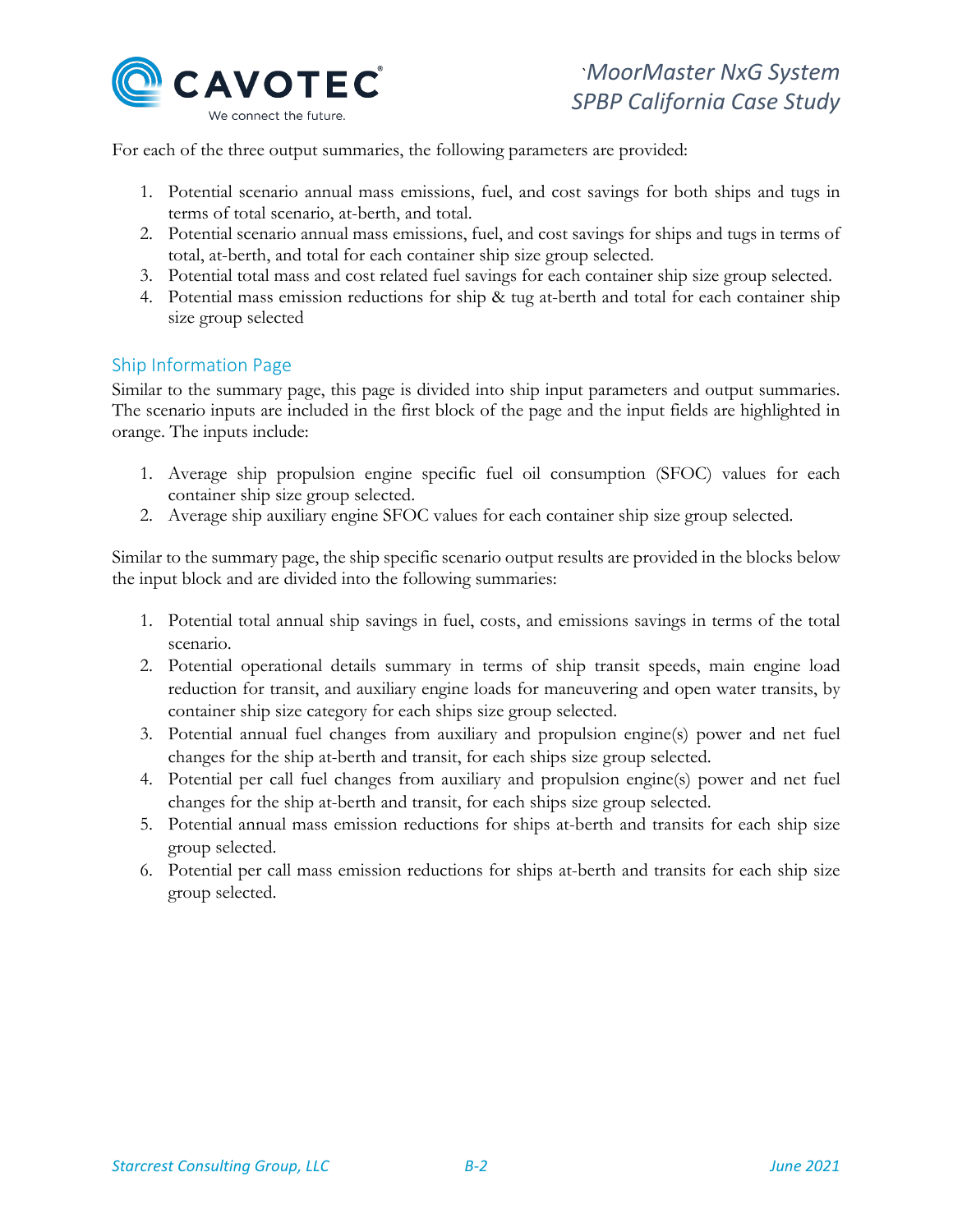

# Assist Tug Information

Similar to the ship information page, this page is divided into tug input parameters and output summaries. The scenario inputs are included in the first block of the page and the input fields are highlighted in orange. The inputs include:

- 1. Tug propulsion power rating.
- 2. Number of tug propulsion engines.
- 3. Tug auxiliary engine load.
- 4. Number of tug engines used.

Similar to the summary page, the ship specific scenario output results are provided in the blocks below the input block and are divided into the following summaries:

- 1. Potential total annual tug savings in fuel, costs, and emissions savings in terms of the total scenario.
- 2. Potential operational details summary in terms of mooring times and total time reduced per call, by container ship size category for each ships size group selected.
- 3. Potential annual fuel reductions from auxiliary and propulsion engine(s) power at-berth, for each ships size group selected.
- 4. Potential per call fuel reductions from auxiliary and propulsion engine(s) power at-berth, for each ships size group selected.
- 5. Potential annual mass emission reductions for tugs at-berth for each ship size group selected.
- 6. Potential per call mass emission reductions for tugs at-berth for each ship size group selected.